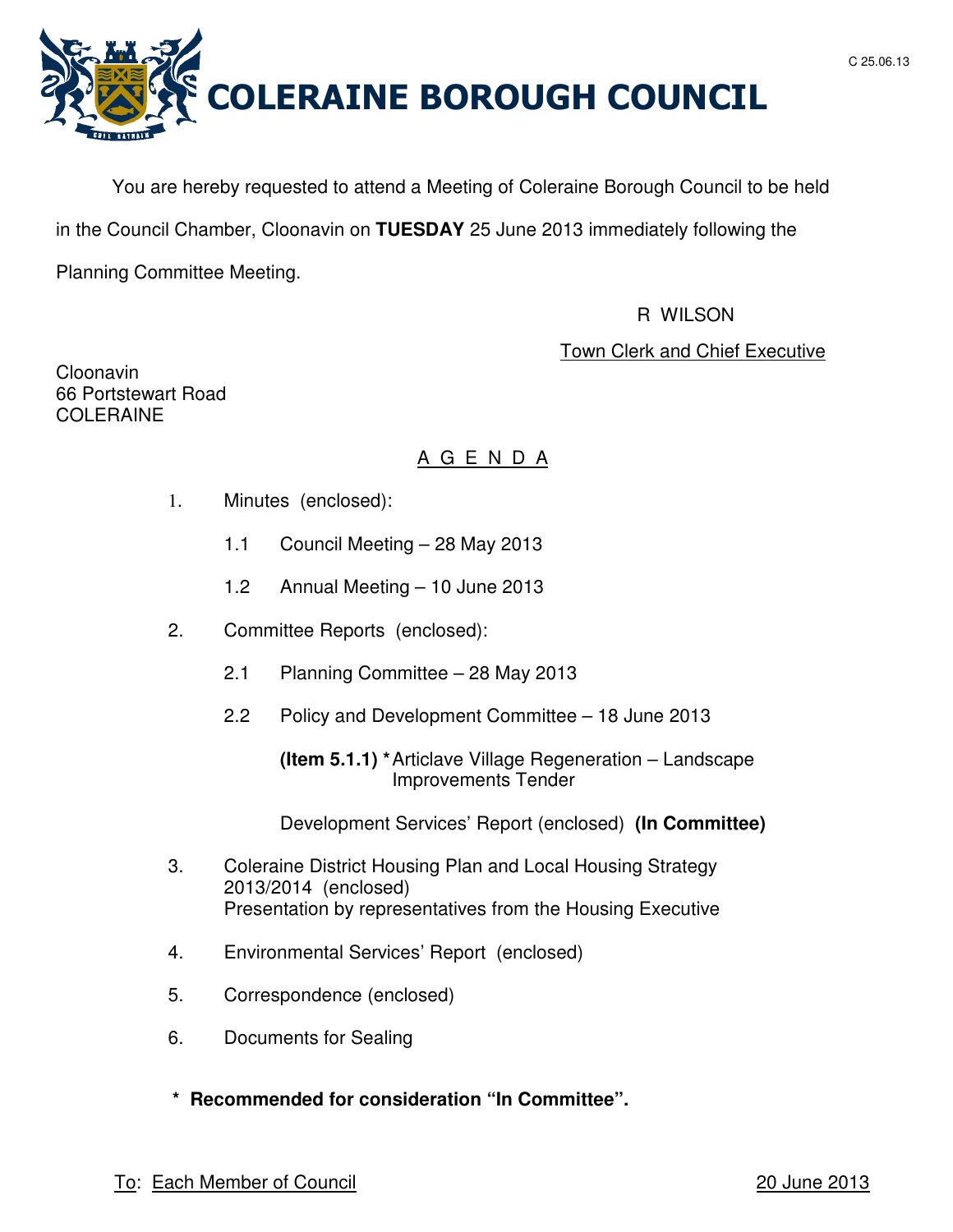### **COUNCIL MEETING**

# **28th May, 2013.**

| <b>Present:</b>                   | The Mayor, Councillor A. S. Cole, in the Chair<br>The Deputy Mayor, Alderman M. T. Hickey (Mrs.)                                                                                                                                                                                                                                                                                              |                                                                                                                      |
|-----------------------------------|-----------------------------------------------------------------------------------------------------------------------------------------------------------------------------------------------------------------------------------------------------------------------------------------------------------------------------------------------------------------------------------------------|----------------------------------------------------------------------------------------------------------------------|
|                                   |                                                                                                                                                                                                                                                                                                                                                                                               |                                                                                                                      |
|                                   | <b>Aldermen</b>                                                                                                                                                                                                                                                                                                                                                                               |                                                                                                                      |
|                                   | J. M. Bradley                                                                                                                                                                                                                                                                                                                                                                                 | W. T. Creelman                                                                                                       |
|                                   | <b>Councillors</b>                                                                                                                                                                                                                                                                                                                                                                            |                                                                                                                      |
|                                   | C. S. Alexander (Ms.)<br>C. Archibald<br>Y. Boyle (Ms.)<br>G. Duddy<br>(Items $1.0 - 10.1$ )<br>E. P. Fielding (Mrs.)<br>M. Fielding<br><b>B.</b> Fitzpatrick                                                                                                                                                                                                                                 | D. Harding<br>R. J. Holmes<br>W. A. King<br>R. A. Loftus (Mrs.)<br>W. McCandless<br>G. L. McLaughlin<br>A. McQuillan |
| <b>Officers in</b><br>Attendance: | Town Clerk and Chief Executive, Corporate Director of<br>Environmental Services, Corporate Director of Leisure and<br>Development, Head of Central Services, Acting Head of Finance,<br>Head of Health and Built Environment, Head of<br>Development Services, Regeneration Manager and Administrative<br>Assistant<br>Aldermen Hillis and McClure<br><b>Councillors Barbour and McClarty</b> |                                                                                                                      |
| <b>Apologies:</b>                 |                                                                                                                                                                                                                                                                                                                                                                                               |                                                                                                                      |

## **1.0 WELCOME**

The Mayor welcomed everyone to the Meeting.

## **2.0 MOTION**

It was proposed by Councillor McCandless, seconded by Alderman Bradley and agreed:

 That Council suspend Standing Orders to facilitate consideration of the following Motion concerning the murder of Drummer (Private) Lee Rigby in Woolwich on  $22<sup>nd</sup>$  May,  $2013$ :

 "This has been a horrific murder which has been broadcast across the world and it has shocked everyone.

The murder was senseless, barbaric, and if things had gone according to plan this was intended to be an execution of someone who had served their country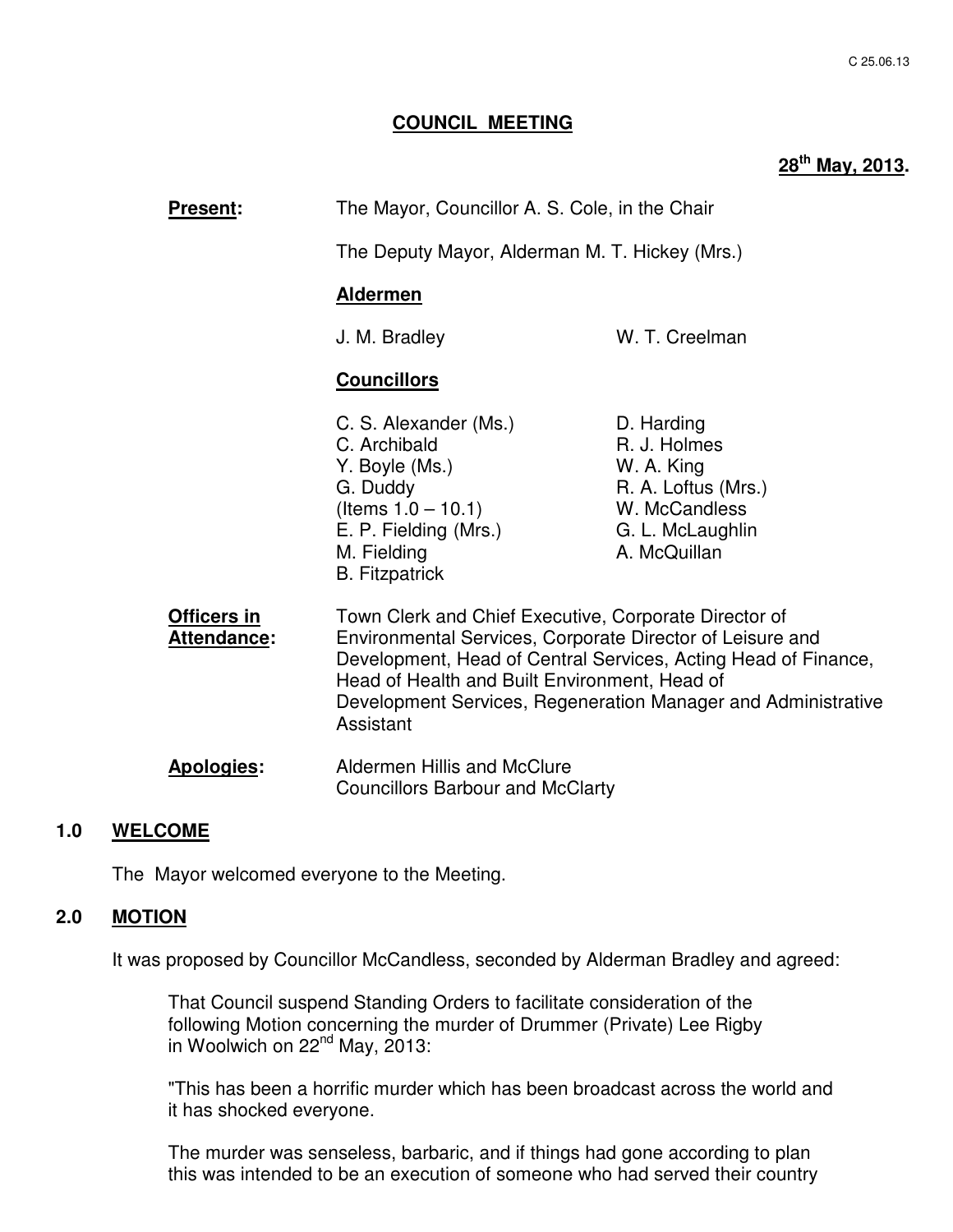with distinction and courage. This young 25 year old who served as a drummer in the 2nd Battalion the Royal Regiment of Fusiliers posed no threat to his murderers. He was kidnapped to be the victim of an execution which was intended to instill fear and terror into the hearts of the residents of the British Isles. I would ask you all to stand with me to remember this young man's life in a minute's silence, to show our support to his family and to express our revulsion at such a barbaric act."

Members and officers stood for a minute's silence.

#### **3.0 "IN COMMITTEE"**

 It was agreed that a number of items be considered 'In Committee' at the end of the Meeting.

#### **4.0 MAYOR'S REMARKS**

The Mayor extended best wishes to Councillor McClarty for a speedy recovery following his recent illness. It was agreed that the Chief Executive write to Councillor McClarty conveying these sentiments from Council.

#### **5.0 MINUTES**

The Minutes of the Council Meeting of 23<sup>rd</sup> April, 2013 were confirmed and signed.

#### **6.0 COMMITTEE REPORTS**

#### **6.1 Planning Committee**

 The Chairman, Councillor McLaughlin, moved the adoption of the Planning Committee Report; this was duly seconded by Councillor King and agreed.

## **6.2 Leisure and Environment Committee**

 The Chairman, Councillor M. Fielding, thanked members for their support during his year as Chairman and subsequently moved the adoption of the Leisure and Environment Committee Report; this was duly seconded by Councillor Mrs. Fielding.

Matters arising:

#### 6.2.1 Coleraine Football Club Academy

 Councillor Ms. Alexander advised that the proposal had included Council members.

It was agreed that the proposal be amended as follows:

 That a small sub group be created with members of the Academy and Council members and officers to discuss the way forward.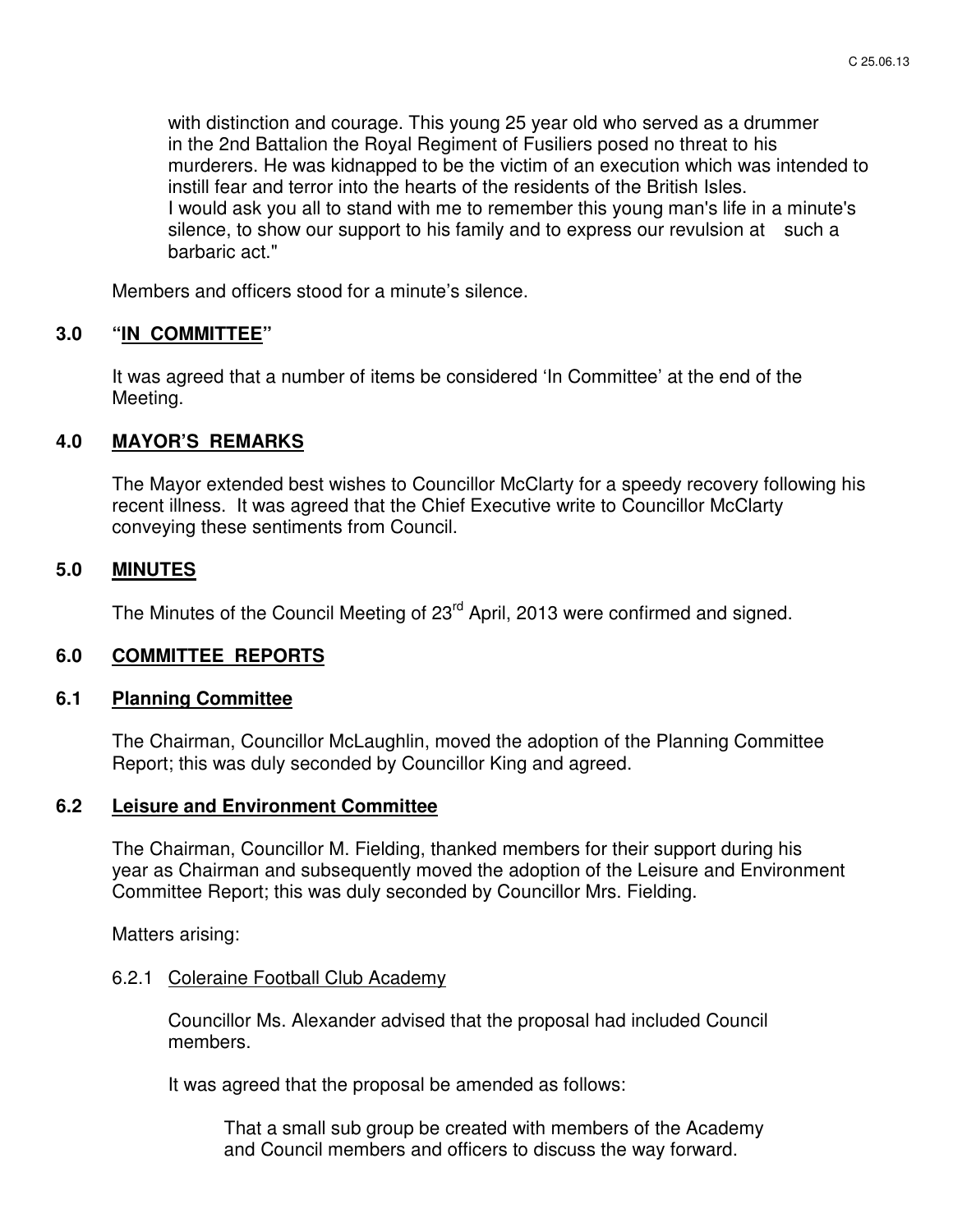The Committee Report was agreed.

#### **6.3 Policy and Development Committee**

 The Vice Chairman, Alderman Creelman, moved the adoption of the Policy and Development Committee Report; this was duly seconded by the Deputy Mayor.

Matters arising:

#### 6.3.1 Review of Governance Arrangements

The Chief Executive advised that the future of the Working Groups would be reviewed by the new Committees when established.

The Committee Report was agreed.

## **7.0 AUDIT INFORMATION**

The following Audit information was noted (previously supplied):

- (a) Quarterly Internal Audit Reports October to December 2012 and January to March 2013
- (b) Strategic Audit Plan 2013 to 2015

#### **8.0 CORRESPONDENCE**

Consideration was given to the following correspondence (previously supplied):

#### **8.1 Down District Council – Motion**

Read letter dated 7<sup>th</sup> May, 2013 from Down District Council seeking Council support for the following Motion:

 "That Down District Council asks our Government to allow citizens of the Irish Republic who perceive themselves to be British to be entitled to obtain a British passport."

 It was proposed by Councillor M. Fielding, seconded by Councillor Fitzpatrick and agreed:

That Council support the Motion.

#### **8.2 Northern Ireland Assembly**

Read letter received 20<sup>th</sup> May, 2013 from Cathal Ó hOisín MLA seeking Council's support for upgrades on the A6.

Following discussion it was proposed by Councillor McQuillan, seconded by Alderman Creelman and agreed: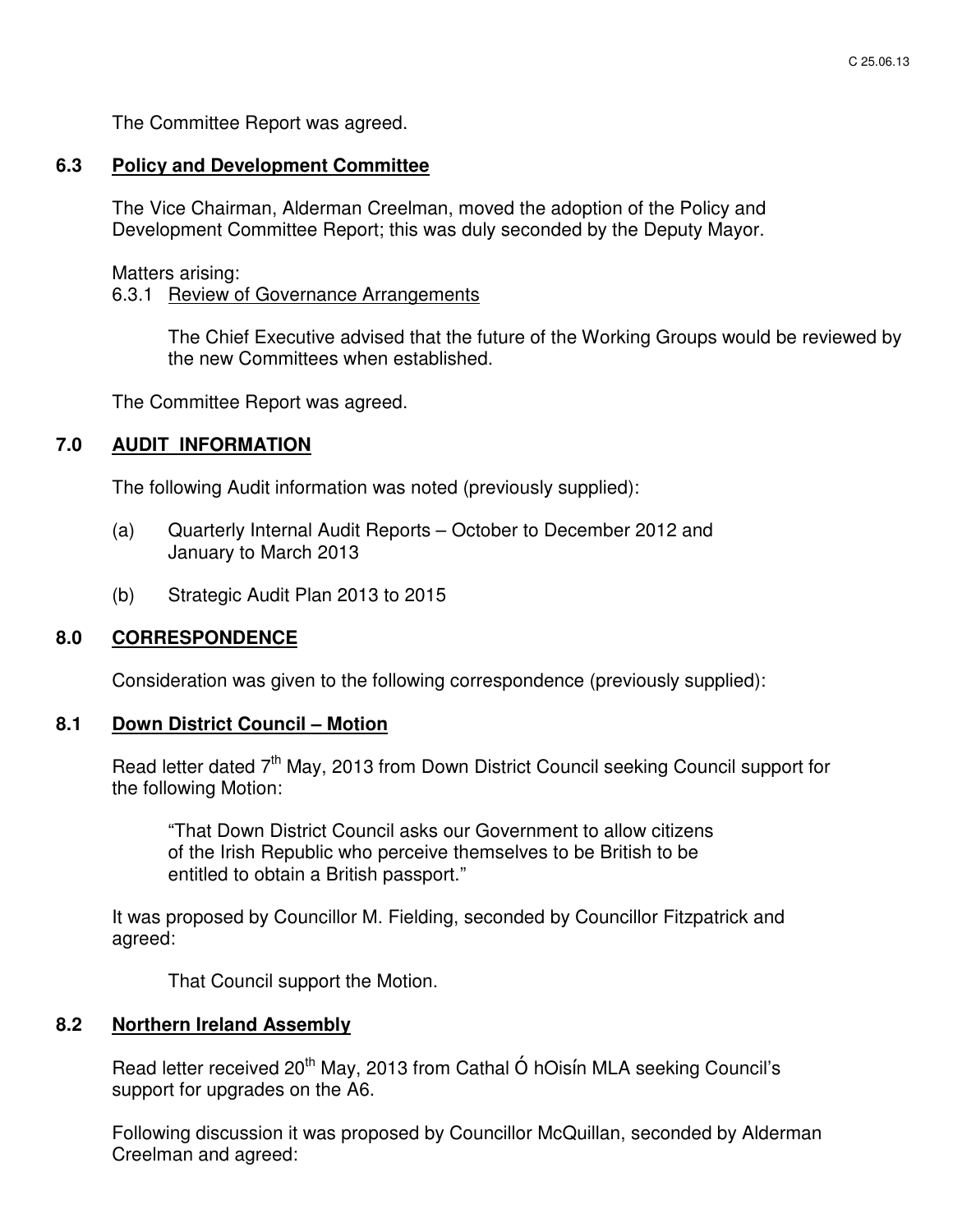That Council write to the Minister for Regional Development expressing support for upgrading of the A26 and the A6.

## **8.3 For Information**

The following correspondence was noted by members (previously supplied):

- Letter dated 23<sup>rd</sup> April, 2013 from the Department of Health, Social Services and Public Safety regarding organ donation.
- Letter dated 13<sup>th</sup> May, 2013 from the Post Office regarding Waterside Post Office, Coleraine.
- Ministerial Statement dated 14<sup>th</sup> May, 2013 regarding Proposal for the Future of Statutory Residential Care for Older People.
- List of Reports available in Members' Library.
- **List of Consultation Documents.**

## **9.0 DOCUMENTS FOR SEALING**

Resolved:

That the following documents be sealed:

| 1. | Licence (in duplicate)                    | Council and Mr. John Dunbar - Ice cream,<br>confectionery and soft drink sales at West<br>Bay Car Park, Portrush          |
|----|-------------------------------------------|---------------------------------------------------------------------------------------------------------------------------|
| 2. | Licence (in duplicate)                    | Council and Mr. John Dunbar - Ice cream,<br>confectionery and soft drink sales at<br>Magheracross Car Park, Portrush      |
| 3. | Licence (in duplicate)                    | Council and Mr. John Dunbar - Ice cream,<br>confectionery and soft drink sales at<br><b>Whiterocks Car Park, Portrush</b> |
| 4. | Licence (in duplicate)                    | Council and Mr. Colin Kennedy - Ice cream,<br>confectionery and soft drink sales at The<br>Beach, Downhill                |
| 5. | Lease (in duplicate)                      | Council to Mr. Dessie Stewart - Shed 2,<br>North Pier, Portrush                                                           |
| 6. | <b>Transfer of Land</b><br>(in duplicate) | Council to Mr. & Mrs. Fletcher - Land to<br>rear of 52 Avonbrook Gardens, Coleraine                                       |
| 7. | Lease (in duplicate)                      | Council to Mr. Mark Elder – Lease of shop<br>premises situate at Carrick Dhu and Juniper<br>Hill Caravan Parks, Portrush  |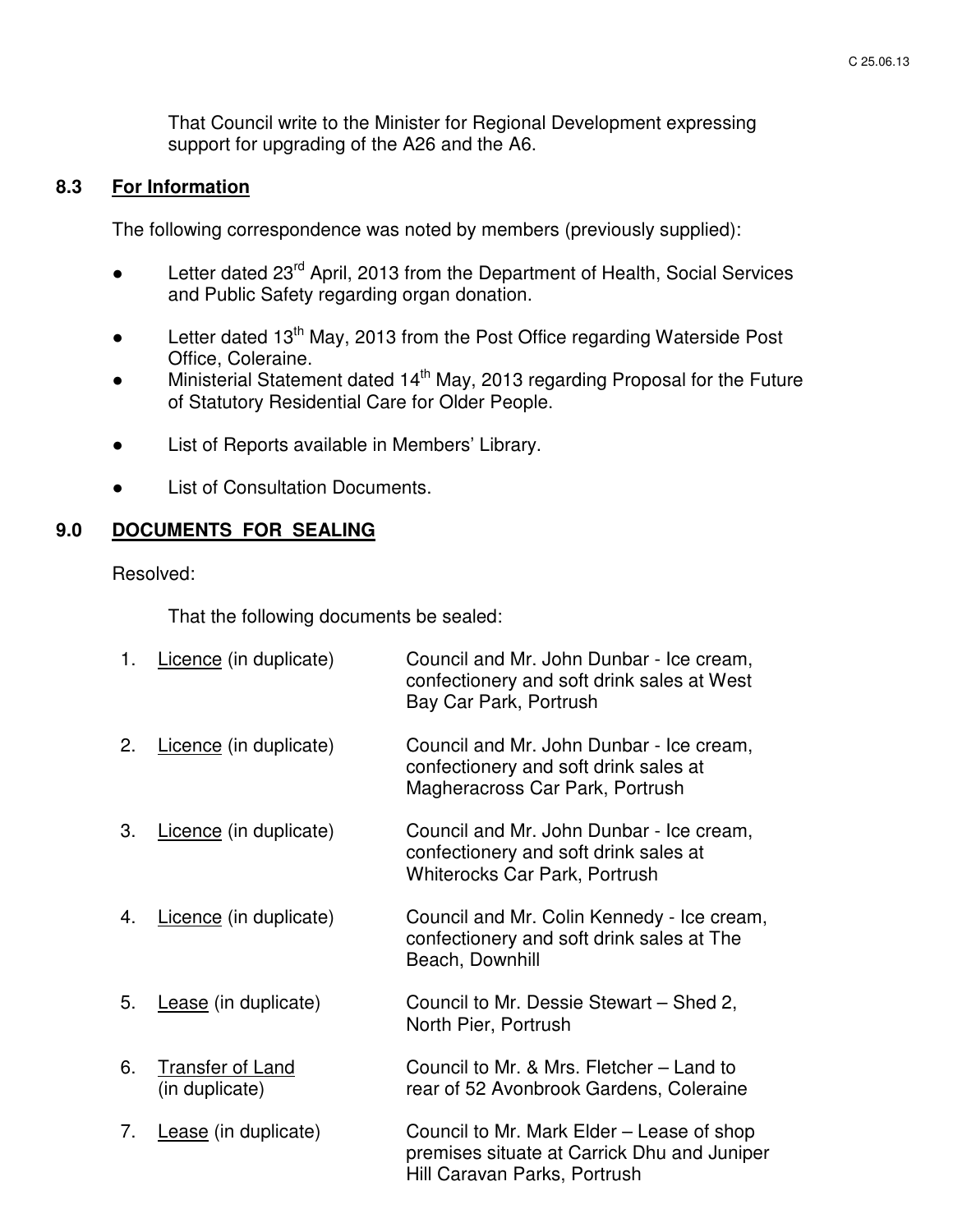8. Cemetery Titles Grant of Right of Burial – Deeds Register Nos. 4000 – 4011 inclusive:

| Agherton    | 2 |
|-------------|---|
| Ballywillan | 6 |
| Coleraine   | З |
| Kilrea      |   |
| Portstewart |   |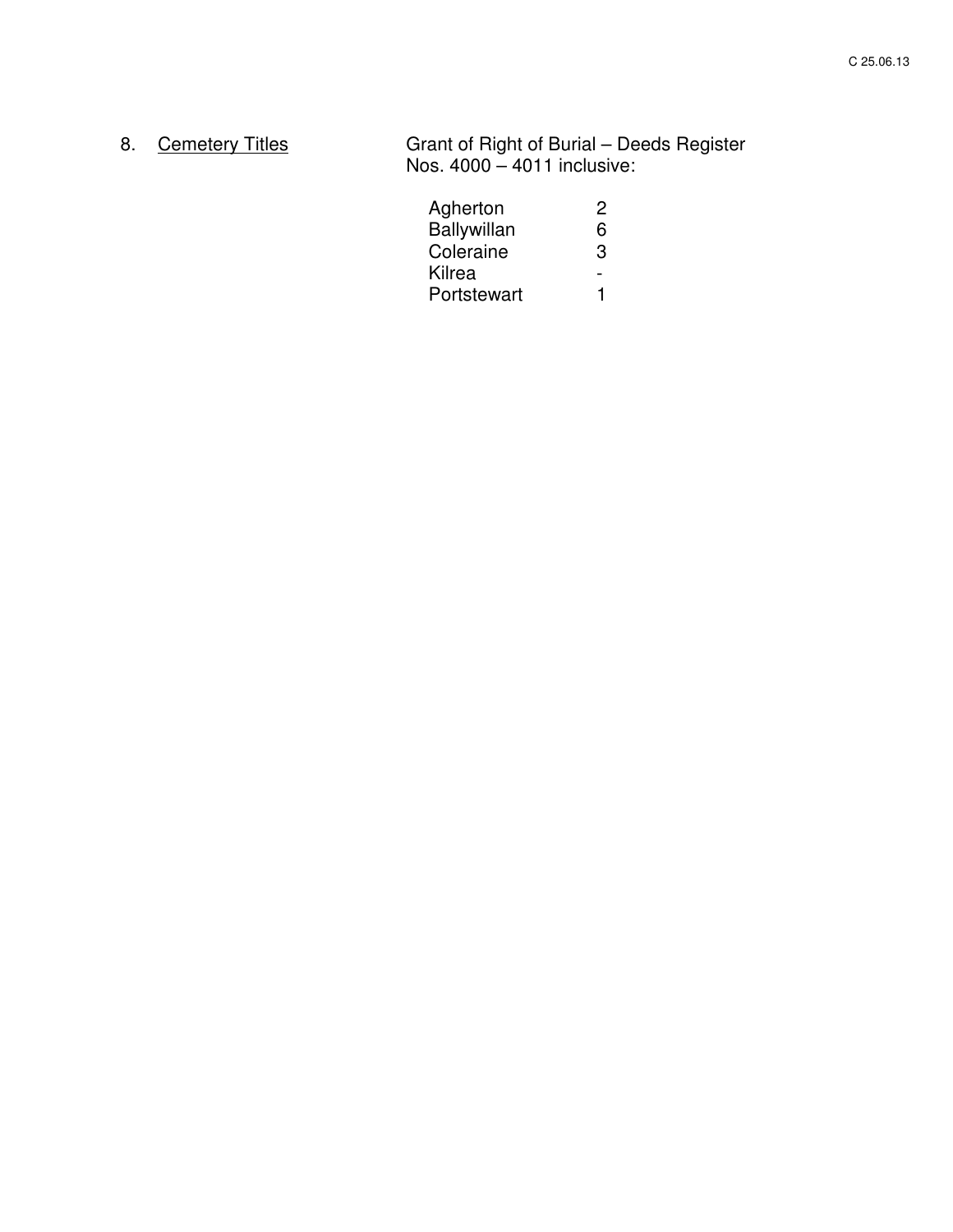## **ANNUAL MEETING**

 Minutes of proceedings of Coleraine Borough Council held in the Council Chamber, Cloonavin on Monday,  $10^{th}$  June, 2013 at 6.30 pm.

**Convened:** As per Notice attached

**Present:** The Mayor, Councillor A. S. Cole, in the Chair

The Deputy Mayor, Alderman M. T. Hickey (Mrs.)

## **Aldermen**

| J. M. Bradley  | N. F. Hillis  |
|----------------|---------------|
| W. T. Creelman | W. J. McClure |

## **Councillors**

| C. S. Alexander (Ms.) | D. Harding           |
|-----------------------|----------------------|
| C. Archibald          | R. J. Holmes         |
| D. D. Barbour         | W. A. King           |
| Y. Boyle (Ms.)        | R. A. Loftus (Mrs.)  |
| G. Duddy              | W. McCandless        |
| E. P. Fielding (Mrs.) | G. L. McLaughlin     |
| M. Fielding           | A. McQuillan         |
| <b>B.</b> Fitzpatrick | (Items $3.0 - 7.0$ ) |
|                       |                      |

**Officers in** Town Clerk and Chief Executive, Corporate Director of **Attendance:** Leisure and Development, Acting Head of Finance, Head of Central Services, Principal Administrative Officer and Administrative Assistant

**Apology:** Councillor McClarty

#### **1.0 OUTGOING MAYOR'S REMARKS**

The outgoing Mayor, Councillor Cole, reflected on his year in office and the number of official engagements attended. He thanked the outgoing Deputy Mayor, Alderman Mrs. Hickey for her support and dedication throughout the year. Thanks were also extended to the Council members, Chief Executive, officers and staff for their help and support during his term in office.

Members paid tribute to Councillor Cole for the dedication and manner in which he had carried out his official duties.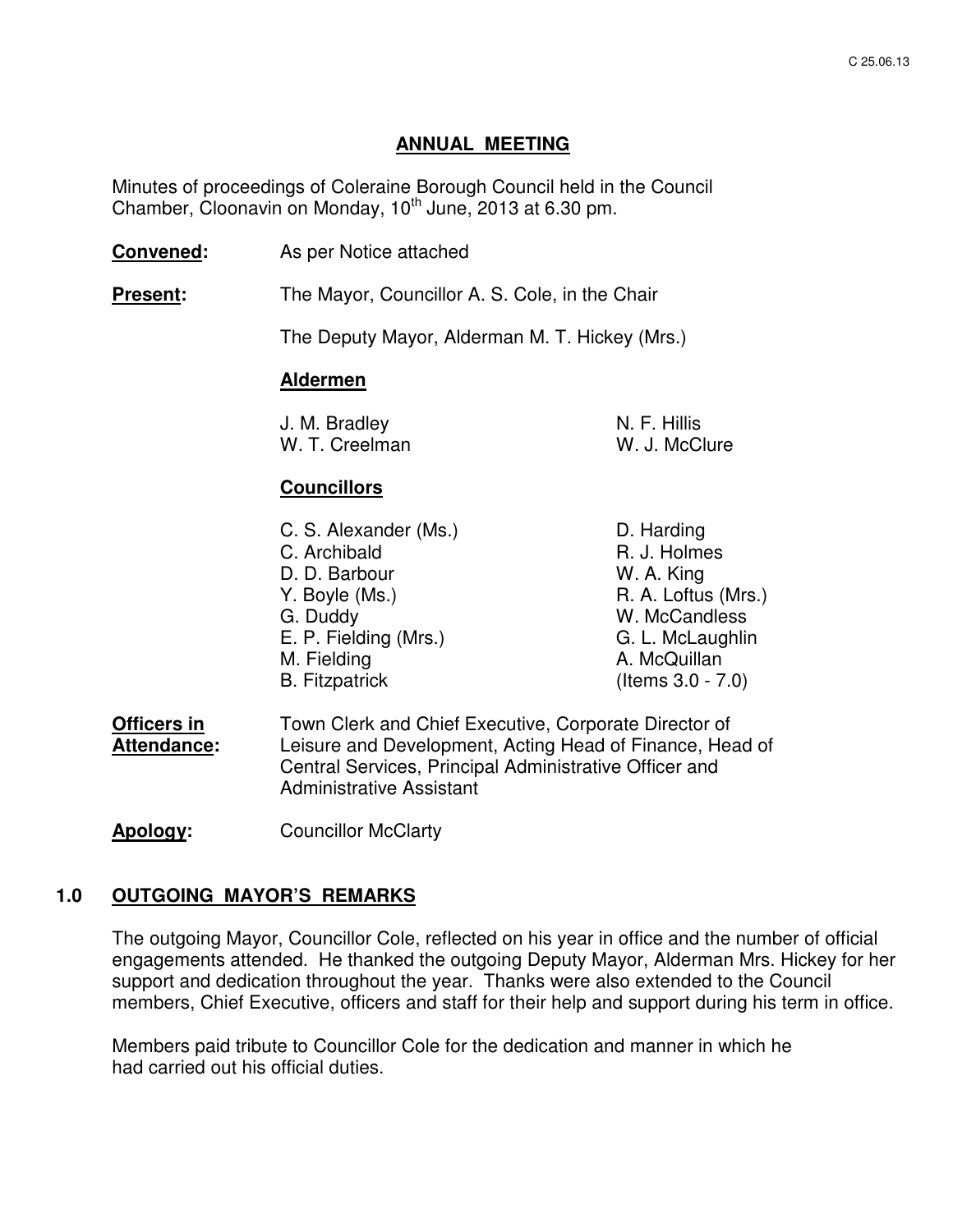## **2.0 OUTGOING DEPUTY MAYOR'S REMARKS**

Alderman Mrs. Hickey congratulated Councillor Cole on such a successful year and said it had been a privilege to have held the office of Deputy Mayor. Reference was also made to the diligent manner in which the Mayoress had carried out her duties. Alderman Mrs. Hickey also thanked members and staff for their support and help during her year as Deputy Mayor.

## **3.0 ELECTION OF MAYOR**

It was proposed by Alderman Hillis, seconded by Councillor Holmes and agreed:

That Councillor Harding be appointed Mayor for 2013/2014.

On taking the Chair, Councillor Harding signed the formal acceptance of office and thanked Council for their endorsement of him as Mayor.

The Mayor set out his vision for the year which included attracting investment and job creation to the Borough.

Members congratulated Councillor Harding on his appointment.

## **4.0 ELECTION OF DEPUTY MAYOR**

 It was proposed by Alderman Bradley, seconded by Councillor Duddy and agreed:

That Councillor M. Fielding be appointed Deputy Mayor for 2013/2014.

Councillor M. Fielding signed the formal acceptance of office.

Members congratulated Councillor M. Fielding on his appointment.

#### **5.0 APPOINTMENT OF COMMITTEE CHAIRS AND ALLOCATION OF POSITIONS TO COMMITTEES**

 Consideration was given to the Chief Executive's Report on the Appointment of Committee Chairs and Allocation of Positions to Committees (previously supplied).

It was agreed that:

 Council appoint Committee Chairs and Committee members for the two year period up to the implementation of RPA in April 2015.

Council formally adjourned to facilitate this process.

 Upon the resumption of the meeting the Chief Executive provided each member with the agreed list of Chairs and Committee membership as follows: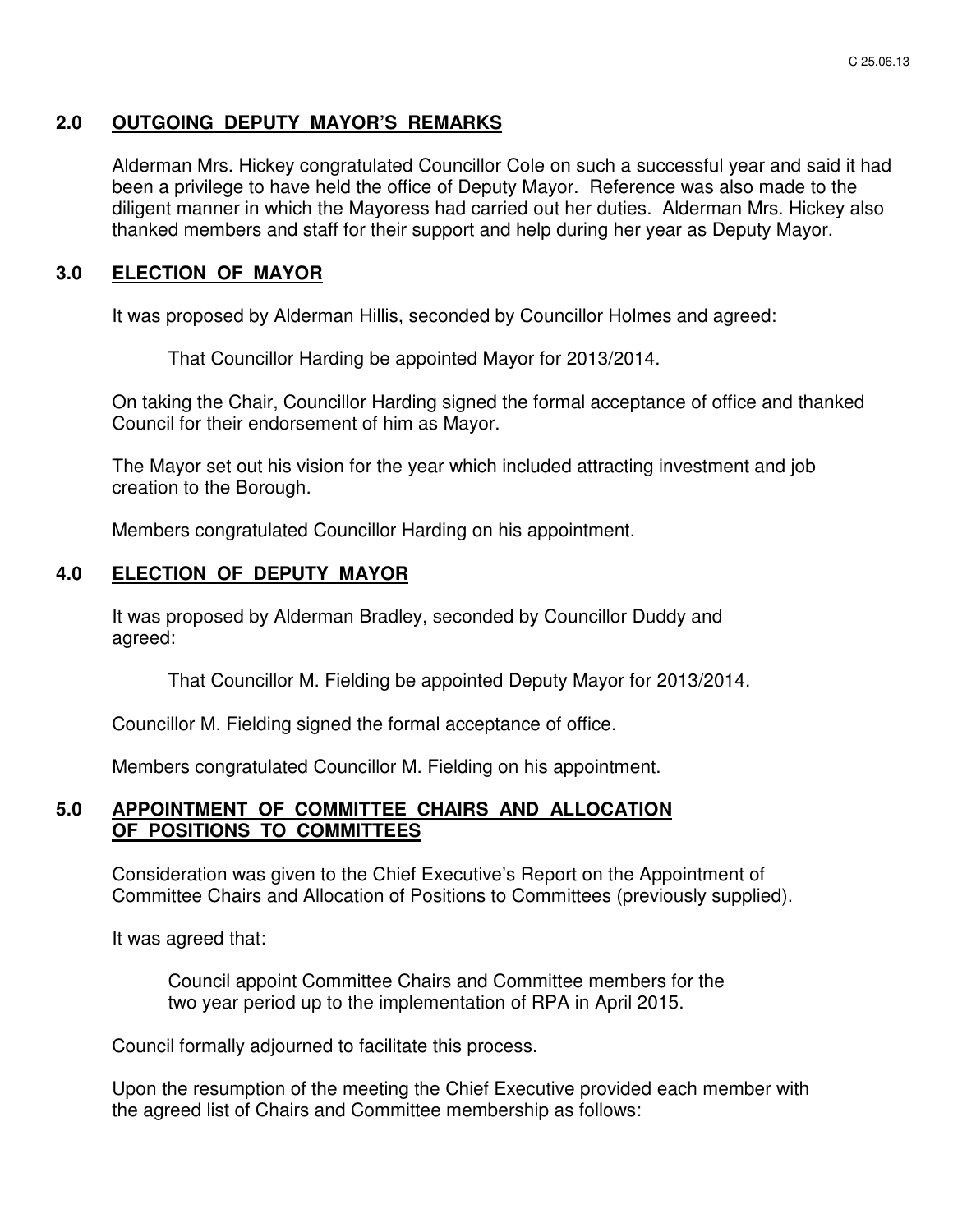| <b>COMMITTEE CHAIRS</b>       | <b>YEAR 3</b>            | YEAR 4                     |
|-------------------------------|--------------------------|----------------------------|
| Planning                      | <b>DUP</b>               | UU                         |
| <b>Environmental Services</b> | <b>SF</b>                | <b>Councillor McClarty</b> |
| Leisure and Development       | UU                       | <b>SDLP</b>                |
| <b>Corporate Affairs</b>      | <b>DUP</b>               | Alliance                   |
| <b>Audit And Risk</b>         | Councillor Ms. Alexander | <b>DUP</b>                 |

|                   | <b>Committee</b>                                                 | <b>Membership</b>                                                                                                      |
|-------------------|------------------------------------------------------------------|------------------------------------------------------------------------------------------------------------------------|
| Year <sub>3</sub> | <b>Environmental Services</b><br>Chair: (SF)                     | 4 DUP members<br>2 UU members<br>1 SDLP member                                                                         |
|                   | Leisure and Development<br>Chair: (UU)                           | 3 DUP members<br>2 UU members<br>1 SDLP member<br>1 Alliance member                                                    |
|                   | <b>Corporate Affairs</b><br>Chair: (DUP)                         | 2 DUP members<br>1 UU member<br>1 SDLP member<br>1 Alliance member<br><b>Councillors Ms. Alexander</b><br>and McClarty |
|                   | <b>Audit and Risk</b><br>Chair:<br>(Councillor Ms. Alexander)    | 3 DUP members<br>2 UU members<br>1 SDLP member<br>1 SF member                                                          |
| Year 4            | <b>Environmental Services</b><br>Chair:<br>(Councillor McClarty) | 4 DUP members<br>2 UU members<br>1 SDLP member                                                                         |
|                   | Leisure and Development<br>Chair: (SDLP)                         | 3 DUP members<br>2 UU members<br>1 SDLP member<br>1 Alliance member                                                    |
|                   | <b>Corporate Affairs</b><br>Chair: (Alliance)                    | 2 DUP members<br>1 UU member<br>1 SDLP member<br>1 Alliance member<br><b>Councillors Ms. Alexander</b><br>and McClarty |
|                   | <b>Audit and Risk</b><br>Chair: (DUP)                            | 3 DUP members<br>2 UU members<br>1 SDLP member<br>1 SF member                                                          |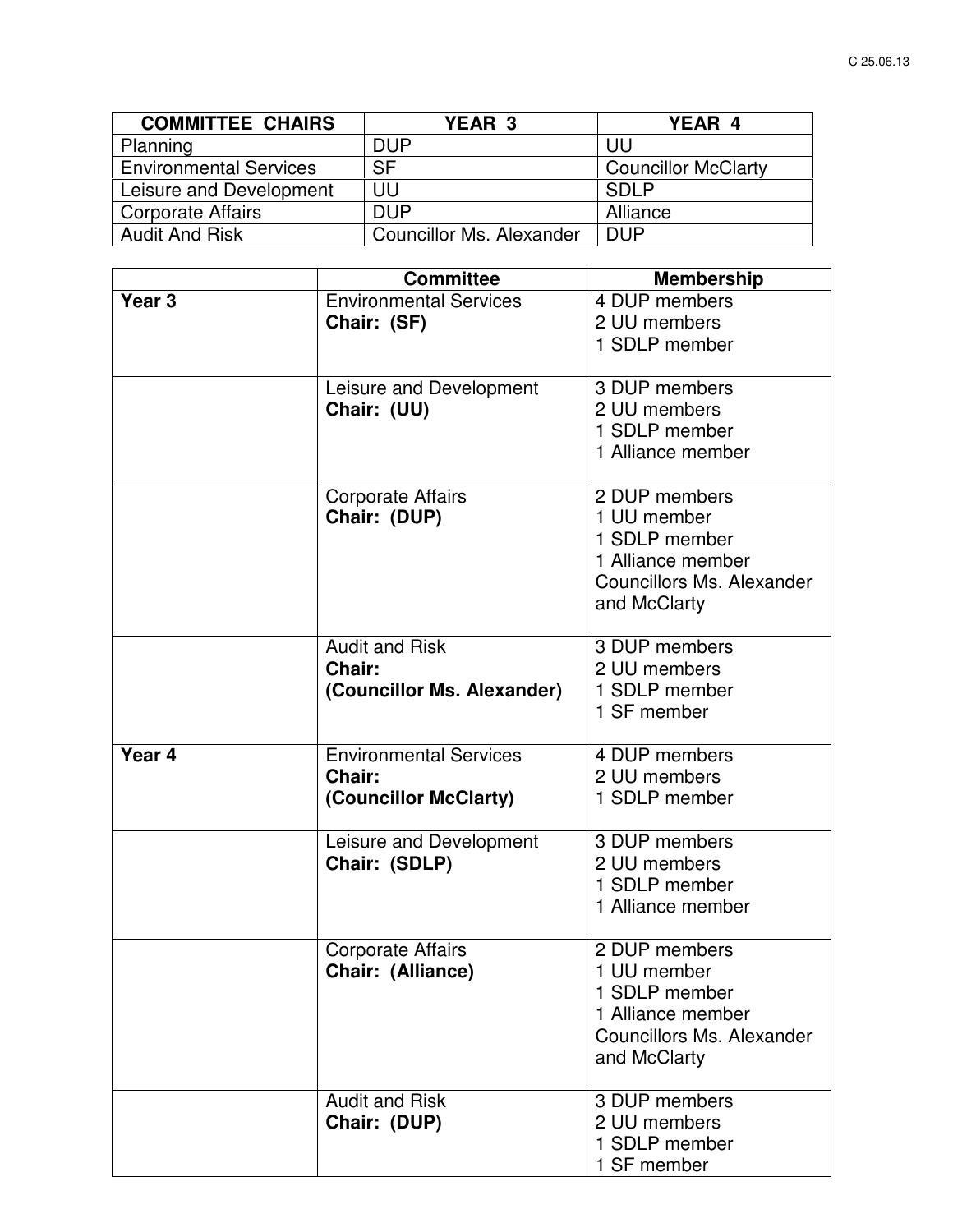## **6.0 REPRESENTATION ON INTERNAL AND EXTERNAL GROUPS/COMMITTEES**

 Consideration was given to the Chief Executive's Report on Representation on Internal and External Groups/Committees (previously supplied).

 The Chief Executive advised members that the Statutory Transition Committees would be established by the end of June or early July resulting in Council having to reconstitute the Committee. Noted.

## **7.0 COMMITTEE TIMETABLE**

 Consideration was given to the Chief Executive's Report on Committee Timetable (previously supplied).

Agreed:

That the proposed schedule of Meetings be accepted.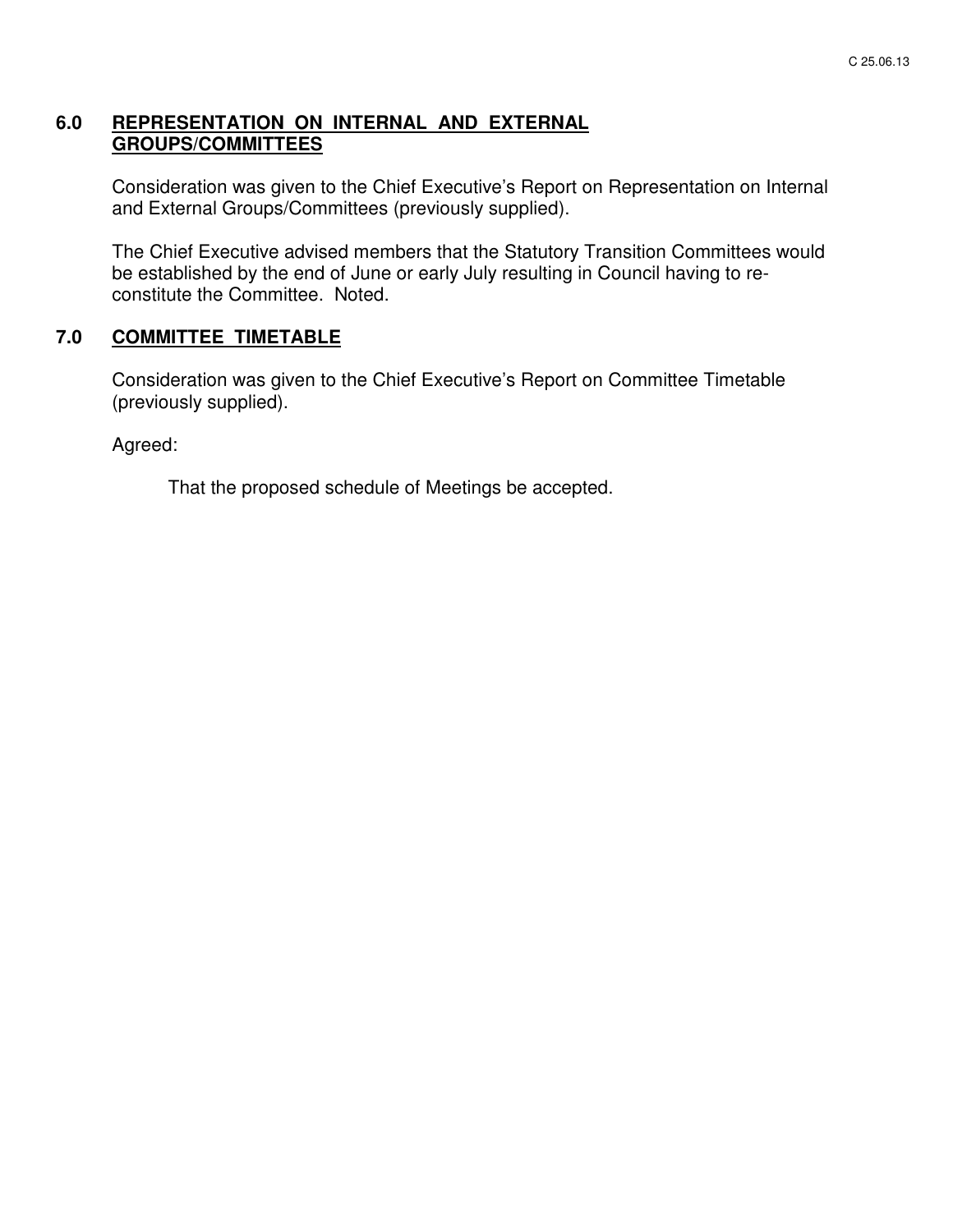## **PLANNING COMMITTEE**

# **28th May, 2013.**

| <b>Present:</b>                      | Councillor G. L. McLaughlin in the Chair                                                                                                                                                                                            |                                                                                                  |
|--------------------------------------|-------------------------------------------------------------------------------------------------------------------------------------------------------------------------------------------------------------------------------------|--------------------------------------------------------------------------------------------------|
|                                      | The Mayor, Councillor A. S. Cole<br>The Deputy Mayor, Alderman M. T. Hickey (Mrs.)                                                                                                                                                  |                                                                                                  |
|                                      |                                                                                                                                                                                                                                     |                                                                                                  |
|                                      | <b>Aldermen</b>                                                                                                                                                                                                                     |                                                                                                  |
|                                      | J. M. Bradley                                                                                                                                                                                                                       | W. T. Creelman                                                                                   |
|                                      | <b>Councillors</b>                                                                                                                                                                                                                  |                                                                                                  |
|                                      | C. S. Alexander (Ms.)<br>C. Archibald<br>Y. Boyle (Ms.)<br>G. Duddy<br>E. P. Fielding (Mrs.)<br>M. Fielding<br><b>B.</b> Fitzpatrick                                                                                                | D. Harding<br>R. J. Holmes<br>W. A. King<br>R. A. Loftus (Mrs.)<br>W. McCandless<br>A. McQuillan |
| <u>Also in</u><br><b>Attendance:</b> | Representative from the Planning Service -<br>Mr. M. Wilson                                                                                                                                                                         |                                                                                                  |
| Officers in<br>Attendance:           | Principal Administrative Officer, Head of Health and Built<br>Environment, Head of Central Services (Items $2.21 - 6.0$ )<br>and Administrative Assistant<br>Aldermen Hillis and McClure<br><b>Councillors Barbour and McClarty</b> |                                                                                                  |
| Apologies:                           |                                                                                                                                                                                                                                     |                                                                                                  |
|                                      |                                                                                                                                                                                                                                     |                                                                                                  |

## **1.0 WELCOME**

The Chairman welcomed everyone to the Meeting.

#### **2.0 PLANNING APPLICATIONS**

A list of thirty-three applications was presented for consideration (previously supplied).

## **Applications Deferred from Previous Meeting**

2.1 Application No. D1 C/2011/0136/F Proposed redevelopment of site to provide 2 no. detached dwellings at 82 Strand Road,

The opinion of the Planning Service was to approve.

It was agreed that the application be approved.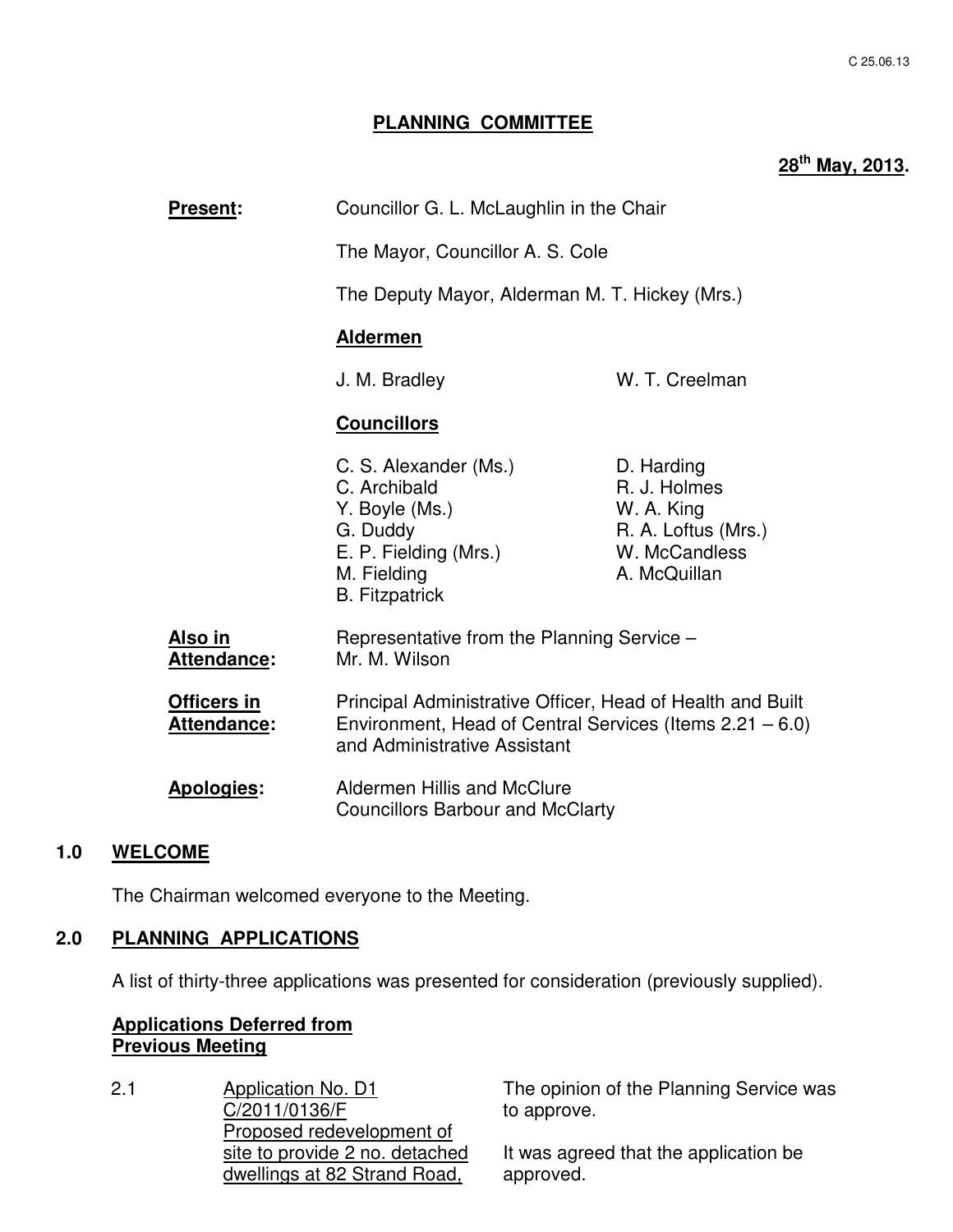# Portstewart for Mr. T. Wallace

| 2.2 | <b>Application No. D2</b><br>C/2011/0586/O<br>Site for detached one-and-a                                                                                                                | The opinion of the Planning Service was<br>to refuse.                                                    |
|-----|------------------------------------------------------------------------------------------------------------------------------------------------------------------------------------------|----------------------------------------------------------------------------------------------------------|
|     | half storey dwelling adjacent to<br><b>56 Kerr Street, Portrush and</b><br>adjacent to Causeway View<br>Lane/opposite rear of 22 and<br>25 Princess Street, Portrush for<br>Mr. T. Caves | It was agreed that the application be<br>refused.                                                        |
| 2.3 | <b>Application No. D3</b><br>C/2012/0055/F<br>Retention of agricultural shed                                                                                                             | The opinion of the Planning Service was<br>to refuse.                                                    |
|     | adjacent to 6a Carragh Road,<br><b>Bushmills for Mr. J. Nicholl</b>                                                                                                                      | It was agreed that the application be<br>refused.                                                        |
| 2.4 | Application No. D4<br>C/2012/0161/O<br>Site for farm workers dwelling                                                                                                                    | The opinion of the Planning Service was<br>to approve.                                                   |
|     | of rural character located 48m<br>north-east of No. 56<br>Coolnasillagh Road, Garvagh<br>for Mr. P. Mullan                                                                               | It was agreed that the application be<br>approved.                                                       |
| 2.5 | <b>Application No. D5</b><br>C/2012/0218/RM<br>Proposed 21 bed boutique                                                                                                                  | The opinion of the Planning Service was<br>to approve.                                                   |
|     | hotel with associated facilities,<br>car parking and landscaped<br>amenity on lands appurtenant<br><u>to Sweeney's Wine Bar,</u>                                                         | It was proposed by Councillor Ms.<br>Alexander and seconded by the Deputy<br>Mayor:                      |
|     | <b>Bayhead Road, Portballintrae</b><br>for Mr. S. Sweeney                                                                                                                                | That Council support a<br>refusal on the grounds<br>that the land is owned<br>by Council.                |
|     |                                                                                                                                                                                          | As an amendment it was proposed by<br>Councillor Harding and seconded by<br><b>Councillor McQuillan:</b> |
|     |                                                                                                                                                                                          | <b>That Council support</b><br>the approval.                                                             |

The Principal Administrative Officer advised that the land ownership issue was not relevant to the planning approval and would be considered by Council at a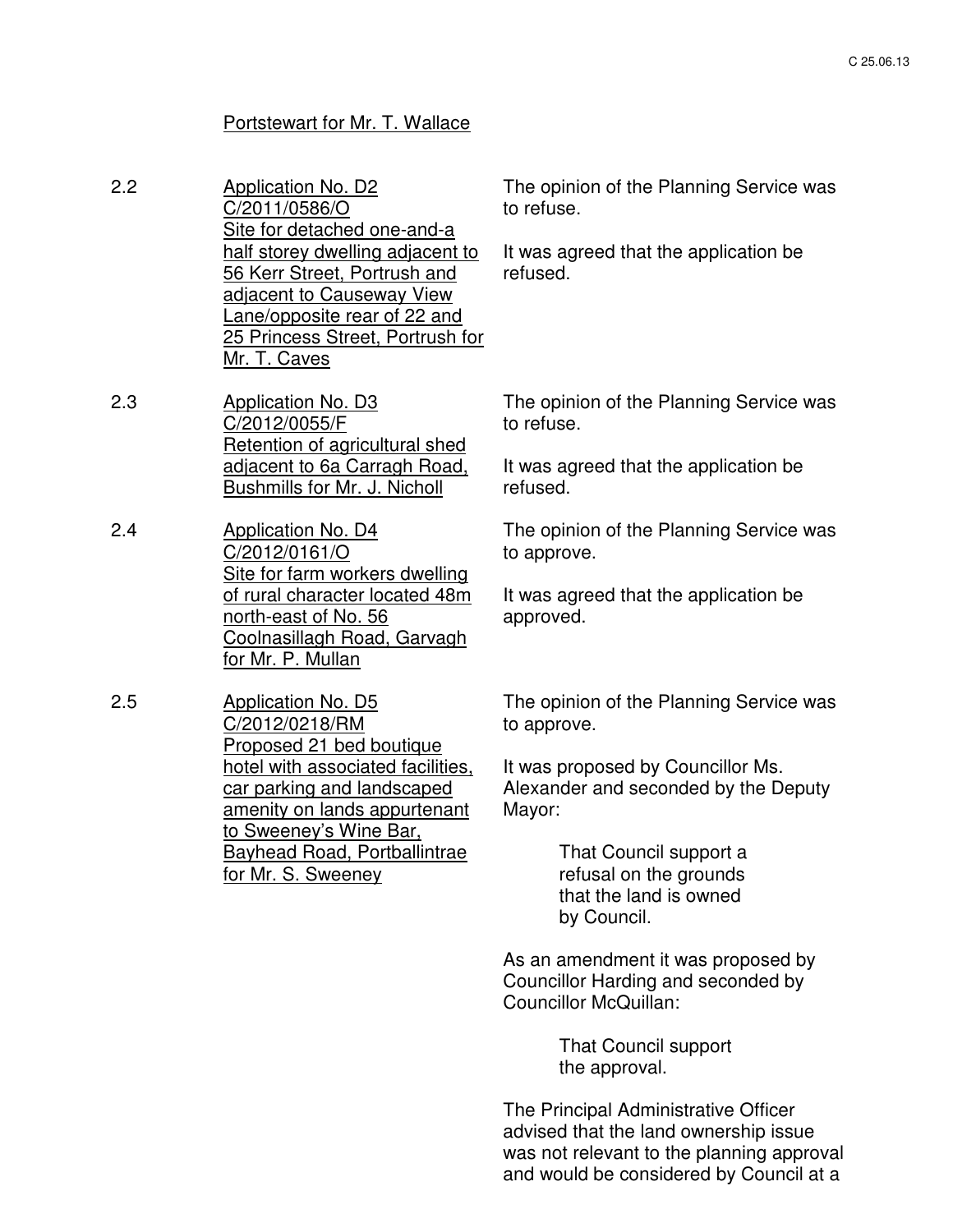future date.

The Deputy Mayor subsequently withdrew as seconder of the proposal.

It was agreed that the application be approved. Councillor Ms. Alexander asked to be recorded as dissenting with the approval.

The opinion of the Planning Service was to refuse.

It was agreed that the application be refused.

The opinion of the Planning Service was to refuse.

It was proposed by Councillor McQuillan, seconded by The Mayor and agreed:

> That the application be referred to the Minister for further consideration.

The opinion of the Planning Service was to refuse.

It was proposed by Councillor Mrs. Loftus, seconded by the Deputy Mayor and agreed:

> That the application be held for two weeks to facilitate the receipt of further information.

| 2.9  | Application No. D9<br>C/2012/0494/F<br>Retrospective replacement roof                                                                        | The opinion of the Planning Service was<br>to approve. |
|------|----------------------------------------------------------------------------------------------------------------------------------------------|--------------------------------------------------------|
|      | maintenance access and<br>terrace to rear at the first floor<br>level at 3 The Hill, Mullaghacall<br>North, Portstewart for<br>Mr. B. Shiels | It was agreed that the application be<br>approved.     |
| 2.10 | <b>Application No. D10</b><br>C/2013/0016/F                                                                                                  | The opinion of the Planning Service was<br>to approve. |

2.6 Application No. D6 C/2012/0366/O Site of proposed dwelling and detached garage 30m south of No. 51 Moneygran Road, Kilrea for Mr. J. Gillen

2.7 Application No. D7 C/2012/0431/O Proposed farm site for dwelling adjacent to No. 6 Boveedy Road, Kilrea for Mr. R. **McKinney** 

C/2012/0469/O

Mr. J. Quinn

Proposed dwelling and garage on a farm adjacent to No. 101 Drumagarner Road, Kilrea for

2.8 Application No. D8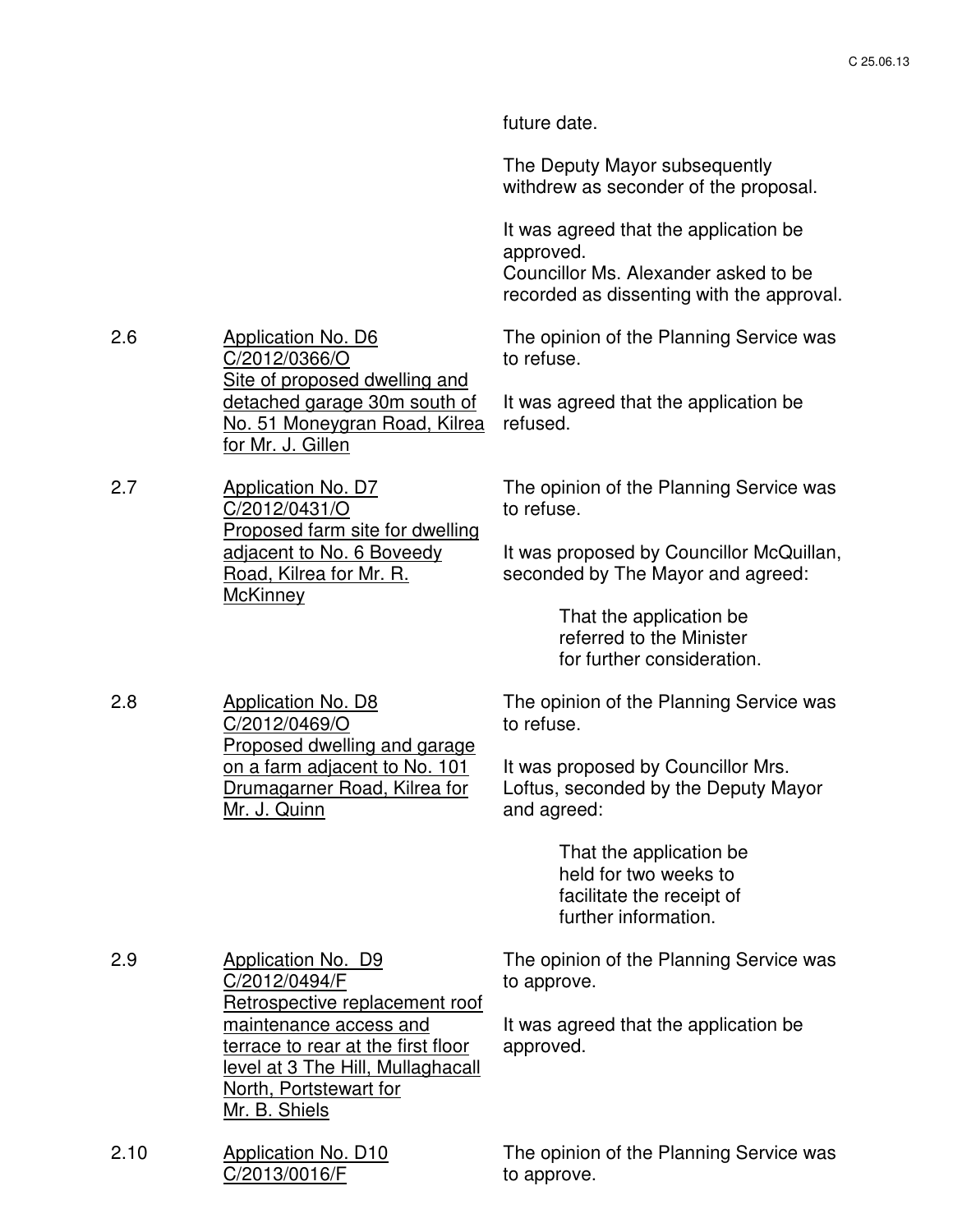Retrospective application for amendments to house types from previous planning application C/2012/0272/F at 99 Strand Road, Portstewart for Mr. P. Lagan

It was agreed that the application be approved.

# **New Applications**

| 2.11 | <b>Application No. 1</b><br>C/2011/0351/F<br>Proposed A27-225kw wind                                                 | The opinion of the Planning Service was<br>to refuse.                                                                                                                        |  |
|------|----------------------------------------------------------------------------------------------------------------------|------------------------------------------------------------------------------------------------------------------------------------------------------------------------------|--|
|      | turbine with a reduced 30m hub<br>height 270m north-west of 17<br>Lismoyle Road, Kilrea for<br>Mrs. M. Mullan        | It was proposed by Councillor Mrs.<br>Loftus, seconded by the Deputy Mayor<br>and agreed:                                                                                    |  |
|      |                                                                                                                      | That the application be<br>held for one month to<br>facilitate an office meeting<br>on the grounds that all<br>material planning<br>considerations had not<br>been assessed. |  |
| 2.12 | <b>Application No. 3</b><br>C/2012/0359/F<br>Erection of 250kw wind turbine                                          | The opinion of the Planning Service was<br>to refuse.                                                                                                                        |  |
|      | with 32.3m hub height and 32m<br>blade diameter 710m north-<br>east of 31 Ballylagan Road,                           | It was proposed by Councillor McQuillan,<br>seconded by Councillor King and agreed:                                                                                          |  |
|      | Coleraine for Mr. S. Lyons                                                                                           | That the application be<br>held for one month to<br>facilitate an office meeting<br>on the grounds that all<br>material planning<br>considerations had not<br>been assessed. |  |
| 2.13 | <b>Application No. 4</b><br>C/2012/0361/F<br>Erection of 1 no. 225kw wind                                            | The opinion of the Planning Service was<br>to refuse.                                                                                                                        |  |
|      | turbine with a hub height of<br>31m to supply farm business<br>with excess sold to the grid<br>540m north-east of 39 | It was proposed by Councillor King,<br>seconded by Councillor McQuillan and<br>agreed:                                                                                       |  |
|      | Ballylagan Road, Coleraine for                                                                                       | That the application be                                                                                                                                                      |  |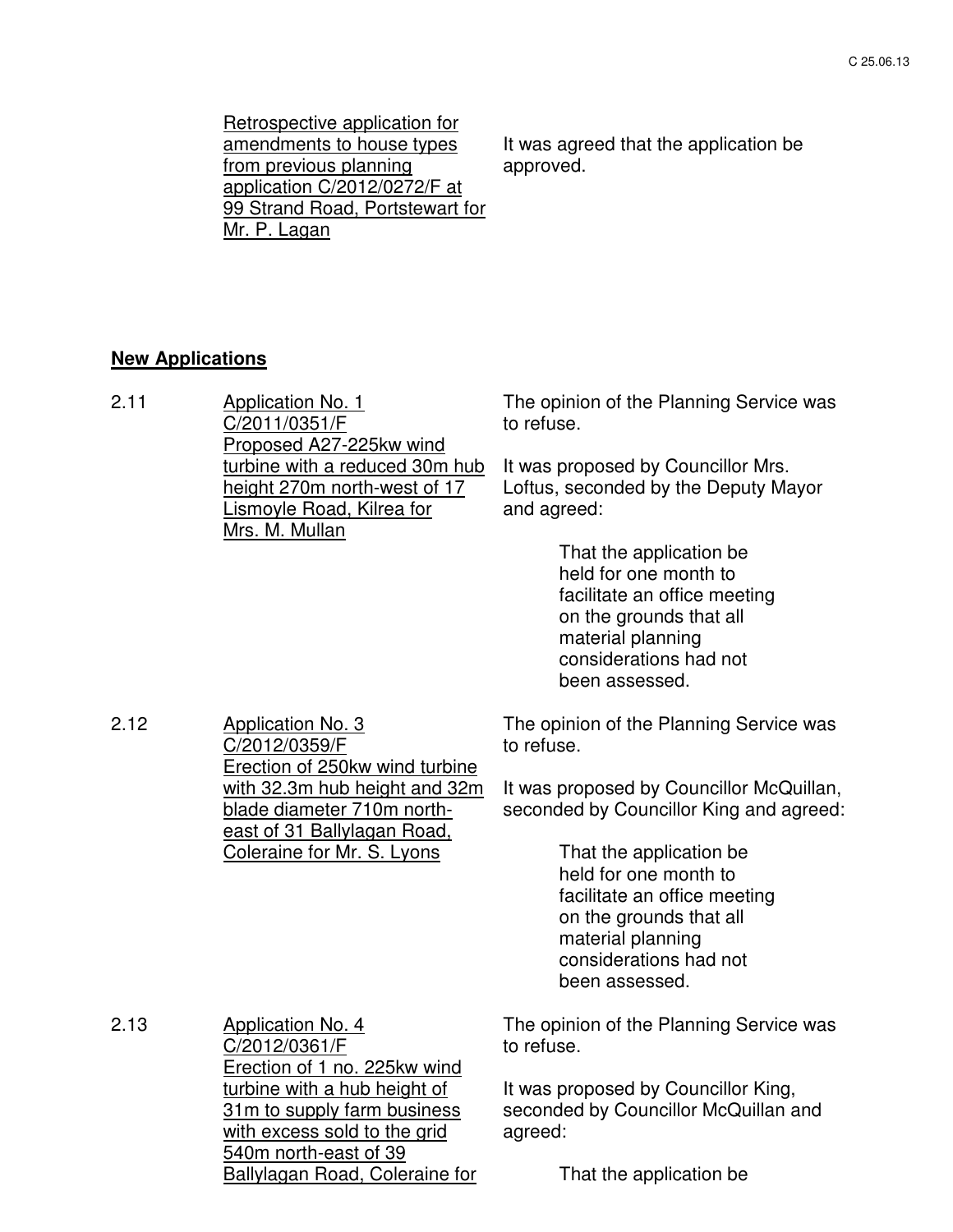2.14 Application No. 5 C/2012/0405/O Erection of an individual farm dwelling in relation to an existing farm business adjacent to 10 Ballyclough Road, Bushmills for Mr. Cochrane

Mr. D. Campbell held for one month to facilitate an office meeting on the grounds that all material planning considerations had not been assessed.

> The opinion of the Planning Service was to refuse.

It was proposed by Councillor Harding, seconded by Alderman Creelman and agreed:

> That the application be held for one month to facilitate an office meeting on the grounds that all material planning considerations had not been assessed.

The opinion of the Planning Service was to refuse.

It was proposed by Councillor King, seconded by Councillor Harding and agreed:

> That the application be held for one month to facilitate an office meeting on the grounds that all material planning considerations had not been assessed.

The opinion of the Planning Service was to refuse.

It was proposed by Councillor M. Fielding, seconded by Councillor Mrs. Fielding and agreed:

> That the application be held for one month to facilitate an office meeting on the grounds that all material planning considerations had not

2.15 Application No. 7 C/2012/0465/F Erection of 250kw wind turbine with 32.3m hub height and 32m blade diameter 325m southeast of 58 Corbally Road, Coleraine for Mr. A. Mairs

C/2013/0044/F

Pauline Bothwell

Demolition of existing holiday cottage and garage to be replaced with new holiday dwelling at 14A Glenmanus Road, Portrush for lan and

2.16 Application No. 12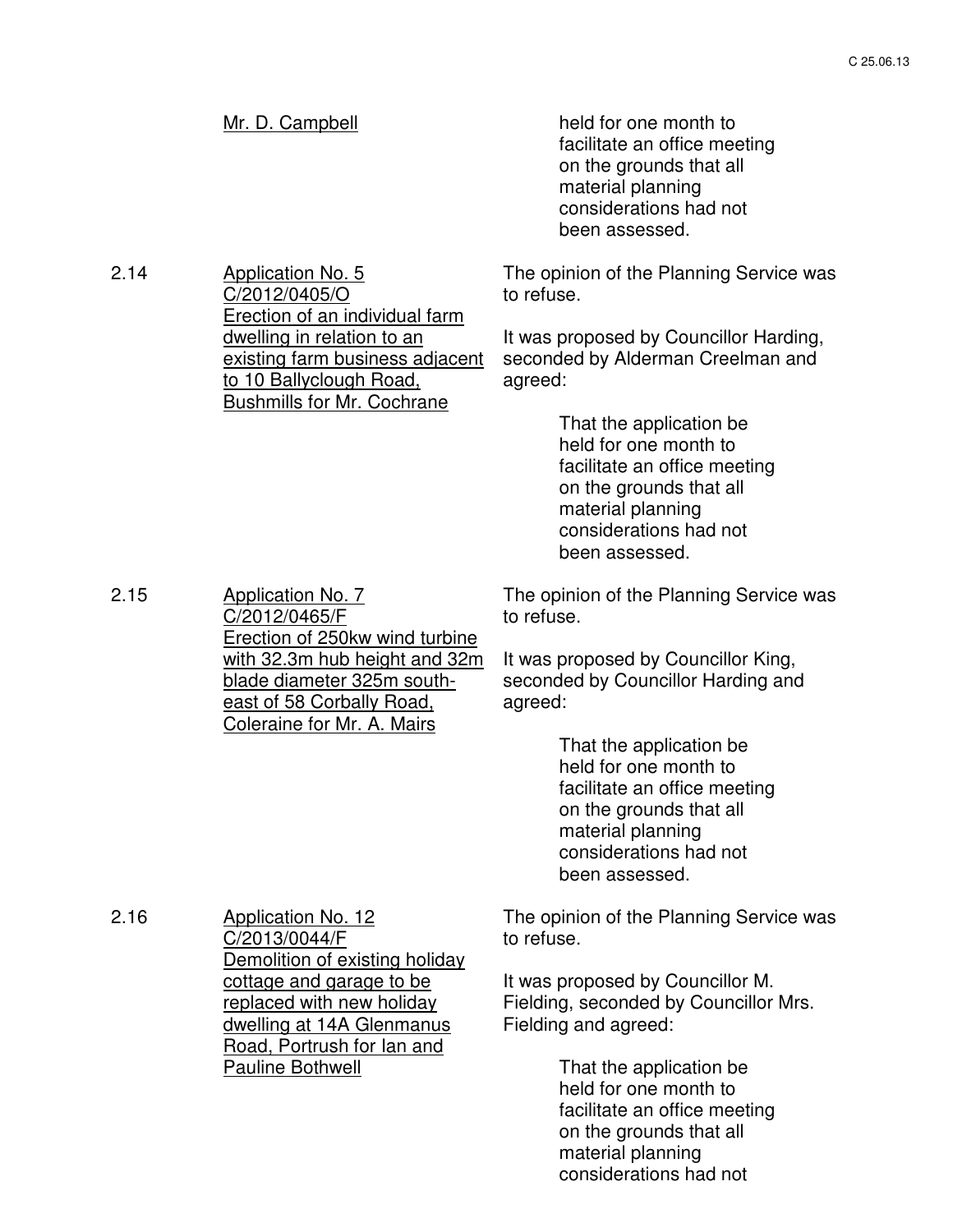been assessed.

to refuse.

2.17 Application No. 13 C/2013/0049/F Proposed internal reconfiguration, ground floor extension and replacement of flat roof to pitched roof with additional accommodation within at 7 Ballymacrea Road, Portrush for Colin and Sheenagh Fletcher

2.18 Application No. 16 C/2013/0060/F Erection of 150kw turbine (23m diameter rotor blade, 30m hub height) and control room (2.2m height) 90m north-east of Owen Roe's GAC, Agherton Lane, Portstewart for Messrs. B and G. Mullan

The opinion of the Planning Service was to refuse.

The opinion of the Planning Service was

It was noted that the application had been removed from the schedule to allow

new information to be considered.

It was proposed by Councillor Mrs. Loftus, seconded by Councillor Harding and agreed:

> That the application be held for one month to facilitate an office meeting on the grounds that all material planning considerations had not been assessed.

2.19 Application No. 18 C/2013/0069/F Amendment to existing approved replacement dwelling at 39 Ballymacrea Road, Portrush for Mr. N. Creaney

The opinion of the Planning Service was to refuse.

It was proposed by Councillor M. Fielding, seconded by Councillor McQuillan and agreed:

> That the application be held for one month to facilitate an office meeting on the grounds that all material planning considerations had not been assessed.

2.20 **Application No. 19** C/2013/0075/O Proposed site for two-storey infill/rounding off dwelling adjacent to (eastern side) No. 14 Gortycavan Road, Coleraine for Mr. and Mrs. J. W. Steen

The opinion of the Planning Service was to refuse.

It was proposed by Councillor King, seconded by Councillor Duddy and agreed:

That the application be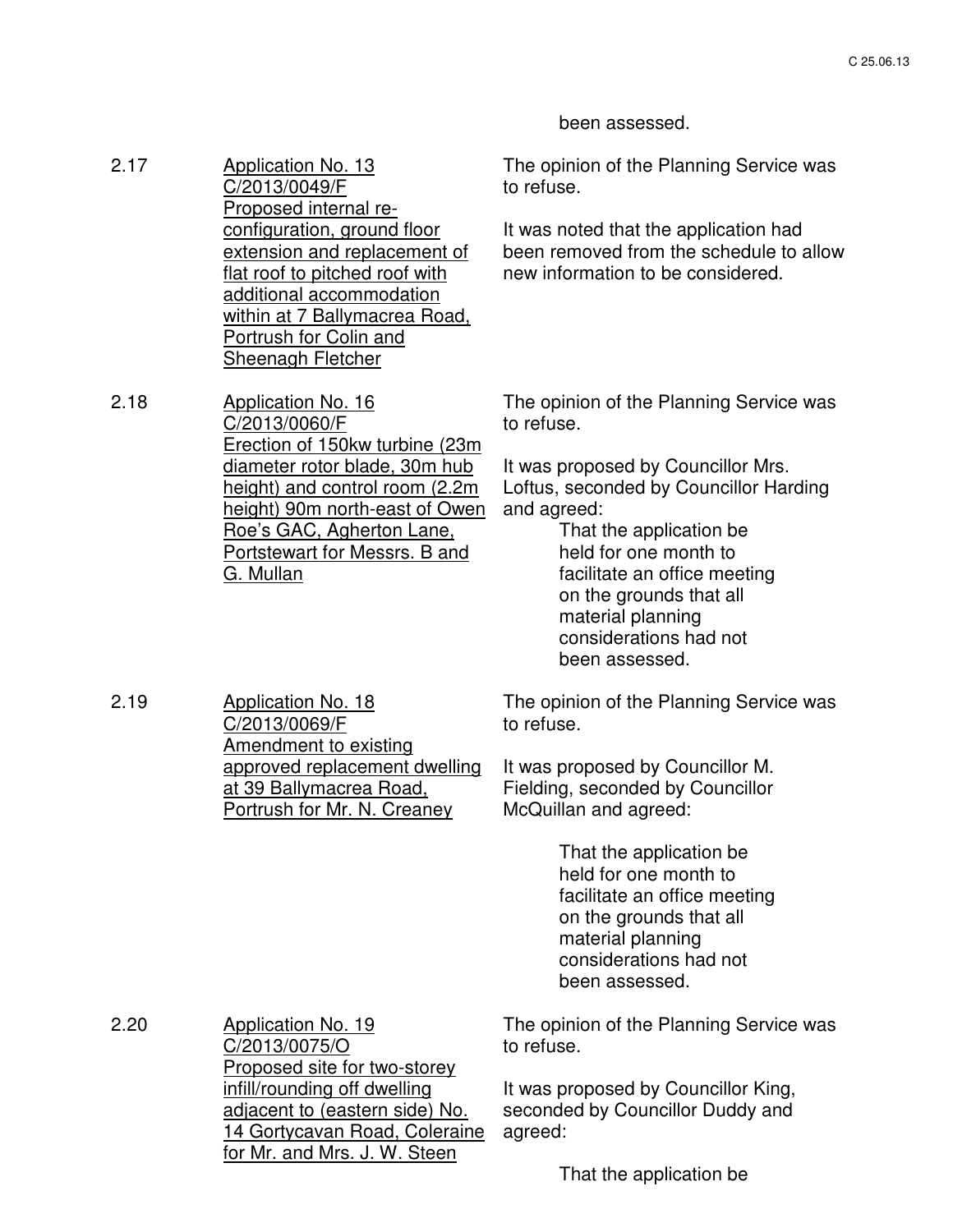held for one month to facilitate an office meeting on the grounds that all material planning considerations had not been assessed.

The opinion of the Planning Service was to approve.

It was proposed by Councillor McQuillan, seconded by Councillor King and agreed:

> That the application be held for one month to facilitate an office meeting on the grounds that all material planning considerations had not been assessed.

It was suggested by a member that the attendance of the Case Officer at the office meeting could be helpful.

The opinion of the Planning Service was to refuse.

The application had now been withdrawn.

The opinion of the Planning Service was to approve.

It was proposed by Councillor Ms. Alexander:

> That the application be held until agreement was reached between the objectors and the applicant.

As an amendment it was proposed by Councillor McQuillan and seconded by Councillor Mrs. Loftus:

> That Council support the approval.

2.21 Application No. 20 C/2013/0078/F Proposed retention of use of part of domestic garage as a part-time hairdressing unit (treatment by appointment only) at 115 Edenbane Road, Kilrea for M. Doherty

C/2013/0095/F

C/2013/0096/F

JSF Builders

2.23 Application No. 23

Construction of roof terrace above ground floor games room at 35 Portrush Road, Portstewart for A. McVitty

Proposed amendments to regularise apartments under construction at 4/4a Bath Terrace, Portrush for

2.22 Application No. 22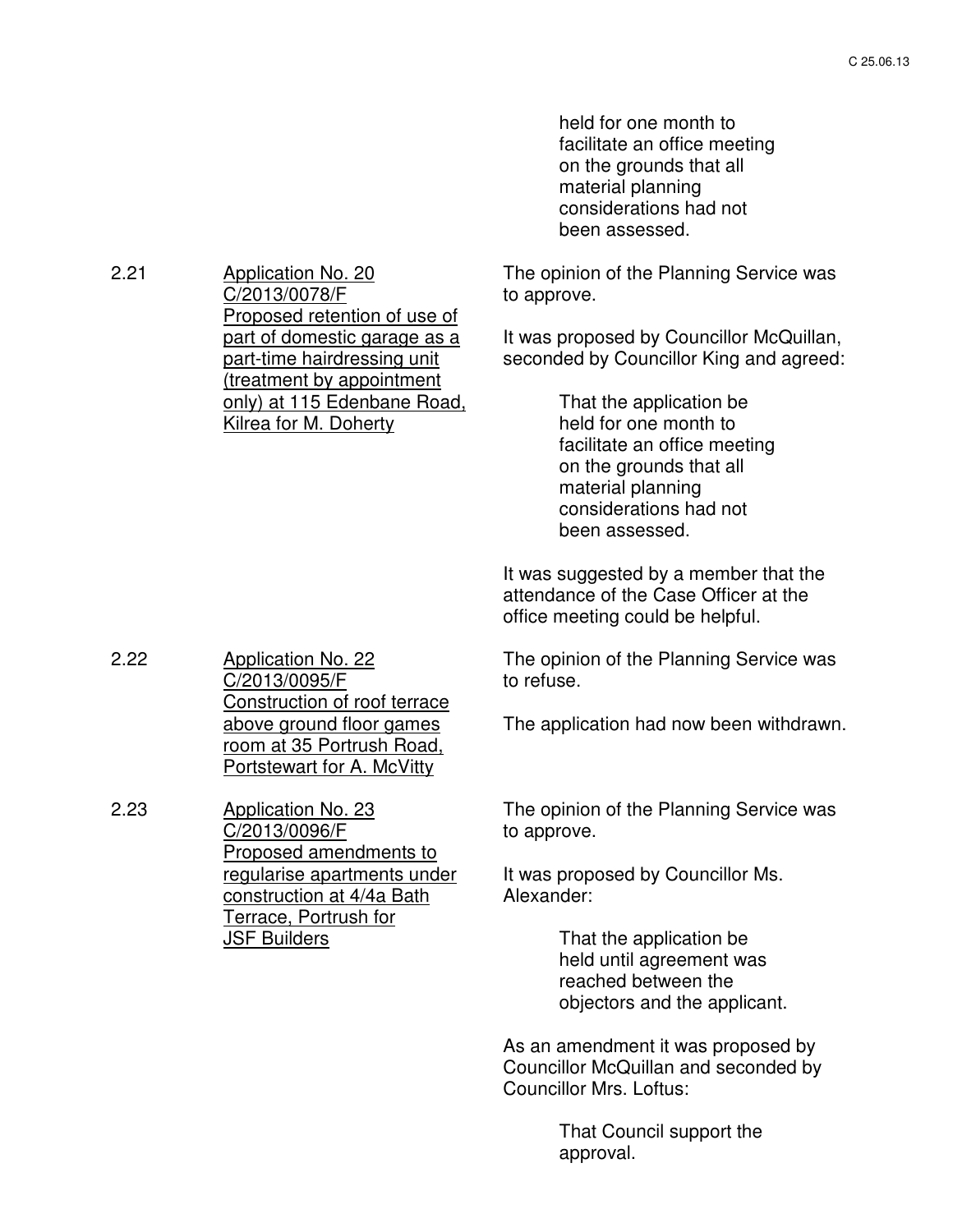As Councillor Ms. Alexander failed to gain a seconder for the proposal the amendment was agreed.

#### **3.0 OFFICE MEETINGS**

It was noted that the Office Meetings would be held on Friday, 21st June, 2013.

## **4.0 THE PLANNING (GENERAL DEVELOPMENT) (AMENDMENT) ORDER (NORTHERN IRELAND) 2013**

Consideration was given to letter dated 24<sup>th</sup> April, 2013 from the Department of the Environment regarding the above Statutory Rule (previously supplied). Noted.

## **5.0 REVIEW OF PLANNING FEES AND FUNDING CONSULTATION**

 Consideration was given to NILGA's draft response to this consultation. Subject to approval by NILGA Executive, it was agreed that Council endorse the response and advise the Department accordingly.

#### **6.0 CHAIRMAN'S REMARKS**

 Councillor McLaughlin thanked members and staff for their support during his term as Chairman.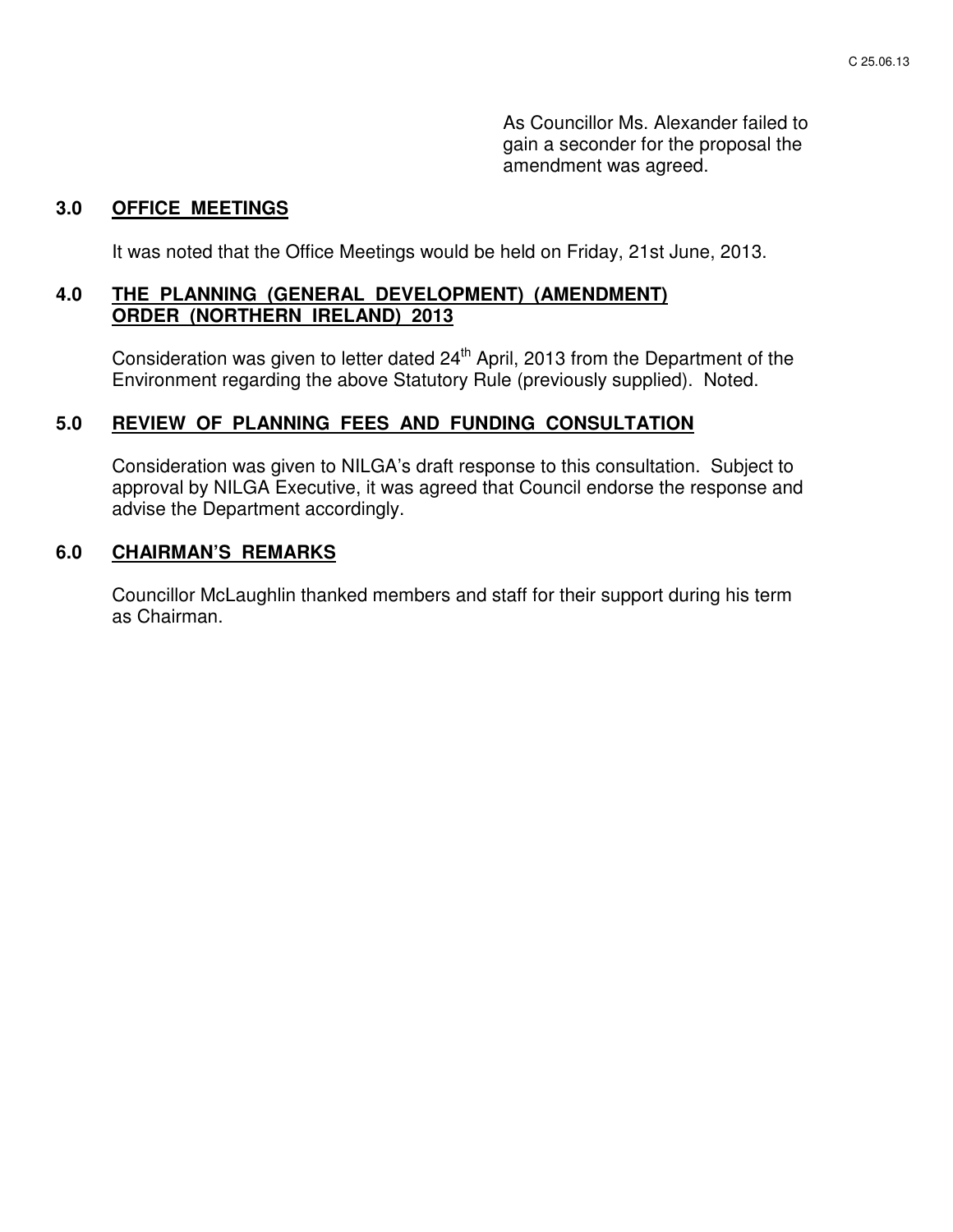## **POLICY AND DEVELOPMENT COMMITTEE**

## **18th June, 2013**

| <b>Present:</b>                   | Alderman N. F. Hillis in the Chair                                                                                                                                                                                                                            |                                                 |
|-----------------------------------|---------------------------------------------------------------------------------------------------------------------------------------------------------------------------------------------------------------------------------------------------------------|-------------------------------------------------|
|                                   | The Mayor, Councillor D. Harding                                                                                                                                                                                                                              |                                                 |
|                                   | The Deputy Mayor, Councillor M. Fielding                                                                                                                                                                                                                      |                                                 |
|                                   | <b>Alderman</b>                                                                                                                                                                                                                                               |                                                 |
|                                   | W. T. Creelman                                                                                                                                                                                                                                                |                                                 |
|                                   |                                                                                                                                                                                                                                                               |                                                 |
|                                   | <b>Councillors</b>                                                                                                                                                                                                                                            |                                                 |
|                                   | D. D. Barbour<br>A. S. Cole<br>E. P Fielding (Mrs.)<br><b>B.</b> Fitzpatrick                                                                                                                                                                                  | W. A. King<br>W. McCandless<br>G. L. McLaughlin |
| <b>Officers in</b><br>Attendance: | Town Clerk and Chief Executive, Corporate Director of<br>Leisure and Development, Head of Central Services, Head of<br>Development Services, Acting Head of Finance, Community<br>Development Manager, Tourism Manager and Business Support<br>Assistant (CE) |                                                 |
| Apologies:                        | Aldermen Bradley, Mrs. Hickey and McClure<br>Councillors Ms. Alexander, Archibald, Ms. Boyle, Duddy, Holmes,<br>Mrs. Loftus, McClarty and McQuillan                                                                                                           |                                                 |
| י^ -<br>$INI$ $OMINITTEP$         |                                                                                                                                                                                                                                                               |                                                 |

#### **1.0 'IN COMMITTEE'**

It was agreed to consider a number of items 'In Committee' at the end of the meeting.

## **2.0 CHIEF EXECUTIVE'S REPORT**

Consideration was given to the Report of the Chief Executive (previously supplied).

Matters arising:

#### **2.1 Dunluce 2015 Steering Group**

It was reported that following an award of £302,000 from the Heritage Lottery Fund (HLF), the Northern Ireland Environment Agency (NIEA) had established a working group to deliver the first stage of the project to uncover the lost 17<sup>th</sup> Century town of Dunluce.

#### **Recommended:**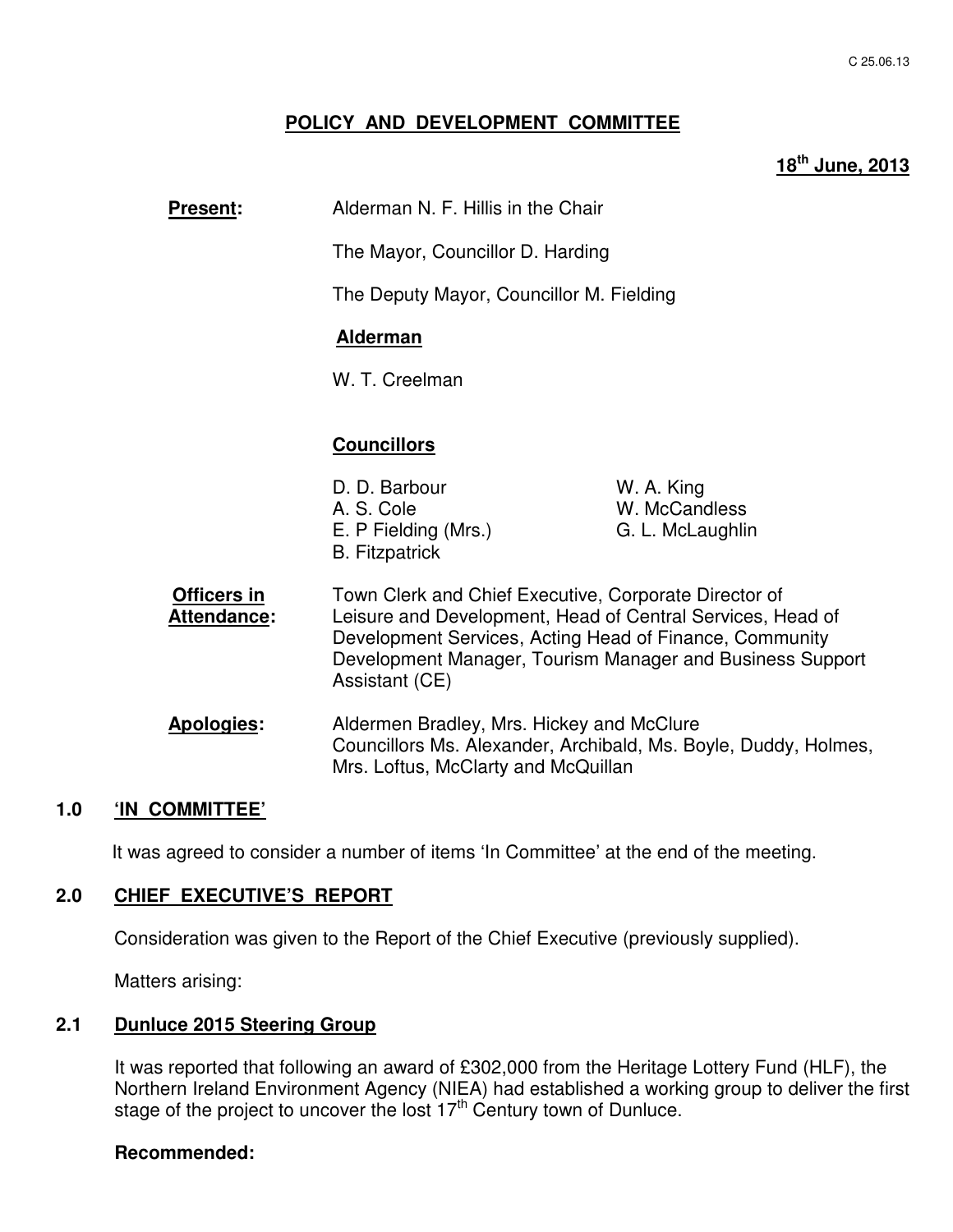That NIEA representatives be invited to provide an overview of the project to Council.

## **2.2 Coleraine Harbour Commissioners: Appointment of Chairman and Vice-Chairman**

Members noted that under the terms of Section 4(a) of The River Bann Navigation Order (N.I.) 2002, "Council shall designate a Commissioner as Chairman of the Commissioners and may designate another Commissioner as Deputy Chairman".

#### **Recommended:**

On the proposal of Councillor King and seconded by Councillor Fitzpatrick, that Mr. W. Oliver be appointed as Chairman and Mr. J. Millar be appointed as Vice-Chairman for a one-year period to  $30<sup>th</sup>$  June, 2014.

## **2.3 Review of Public Administration**

#### 2.3.1 Discussion Paper on Future Industrial Relations Framework

Consideration was given to this Discussion Paper together with a suggested response (previously supplied).

#### **Recommended:**

Council is recommended to adopt the draft response.

#### 2.3.2 Planning Service Delivery Options Paper

Consideration was given to this Delivery Options Paper (previously supplied). Members noted that option 1 had been identified as the preferred service delivery model for planning, subject to further refinement as more information became available.

#### **Recommended:**

That Council endorses option 1 as the preferred model for delivery of the Planning Service.

#### 2.3.3 Systems Convergence

Committee noted information on this topic, as contained in the Report and noted the deadline for submission was dated 31<sup>st</sup> March, 2013.

## **Recommended:**

 That Council acts as lead authority for the Systems Convergence as outlined in the Report.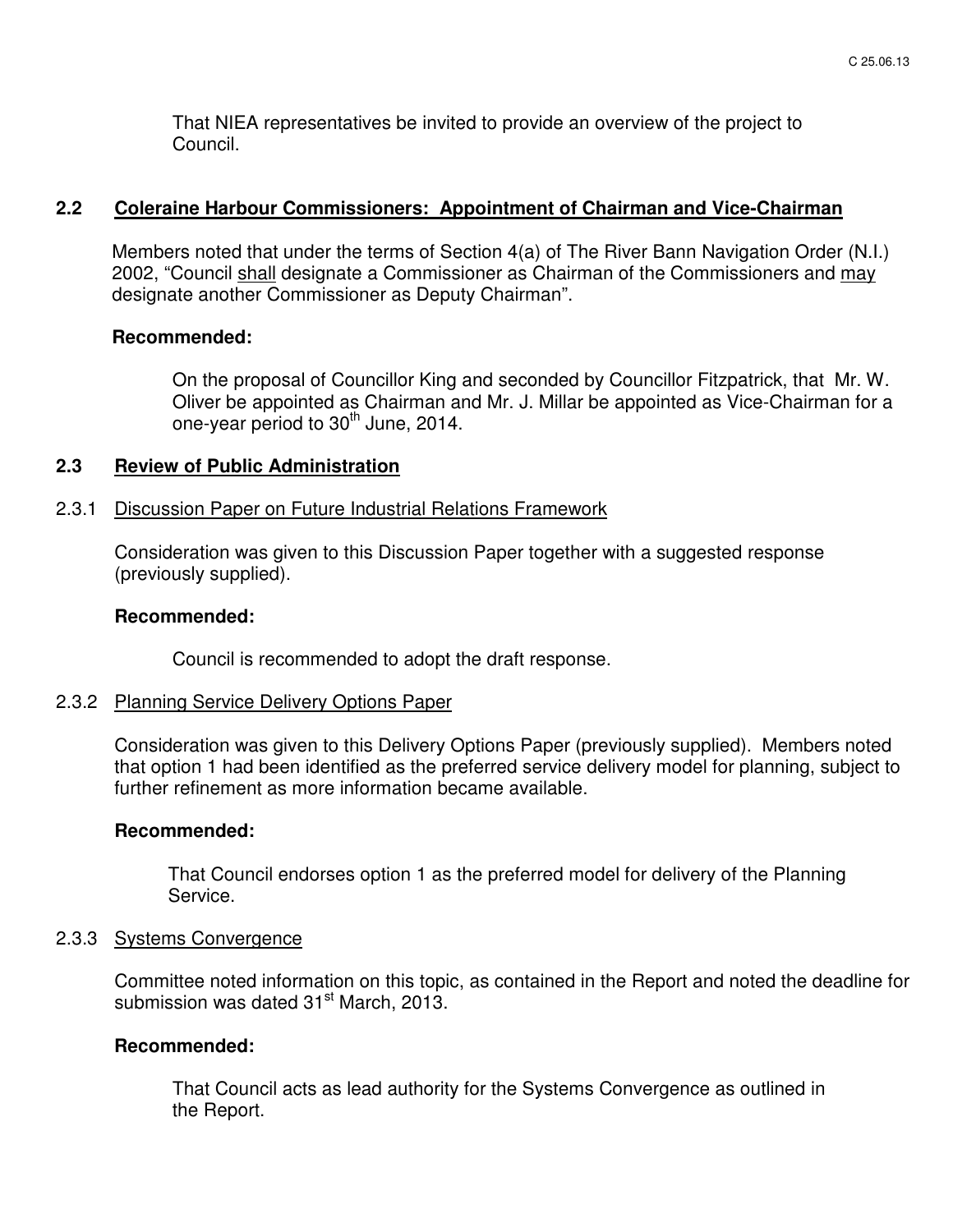#### 2.3.4 RPA Information Items

The following documents were read and the contents noted:

- i) Causeway Coast & Glens Voluntary Transition Committee Minutes of meeting dated 28<sup>th</sup> March, 2013.
- ii) Regional Transition Committee Draft note and associated papers dated  $22<sup>nd</sup>$  May, 2013.

## **2.4 Scheme of Allowances Payable to Councillors**

Committee deliberated on the revised Scheme of Allowances which had been updated to reflect Council's recent review of governance arrangements.

## **Recommended:**

That Council adopts the revised Scheme of Allowances Payable to Councillors for the 2013/2014 year.

## **2.5 Memorandum of Understanding (MOU) between Coleraine Borough Council and Land and Property Services (LPS)**

The Acting Head of Finance updated members on the proposed Memorandum of Understanding between Council and Land and Property Services (previously supplied).

#### **Recommended:**

That Council agrees the adoption of the Memorandum of Understanding with Land and Property Services.

# **2.6 Armed Forces Flag Raising Event Monday 24th June, 2013**

Members noted information on this event, as contained in the Report.

#### **Recommended:**

On the proposal of Councillor Barbour and seconded by Alderman Creelman that Council supports the event with attendance by Councillors and Senior Officers.

## **2.7 For Information**

Information on the following topics was noted, as contained in the Report:

- Accounts
- Members Services Forecast of key Council events for period mid-June  $31<sup>st</sup>$  July, 2013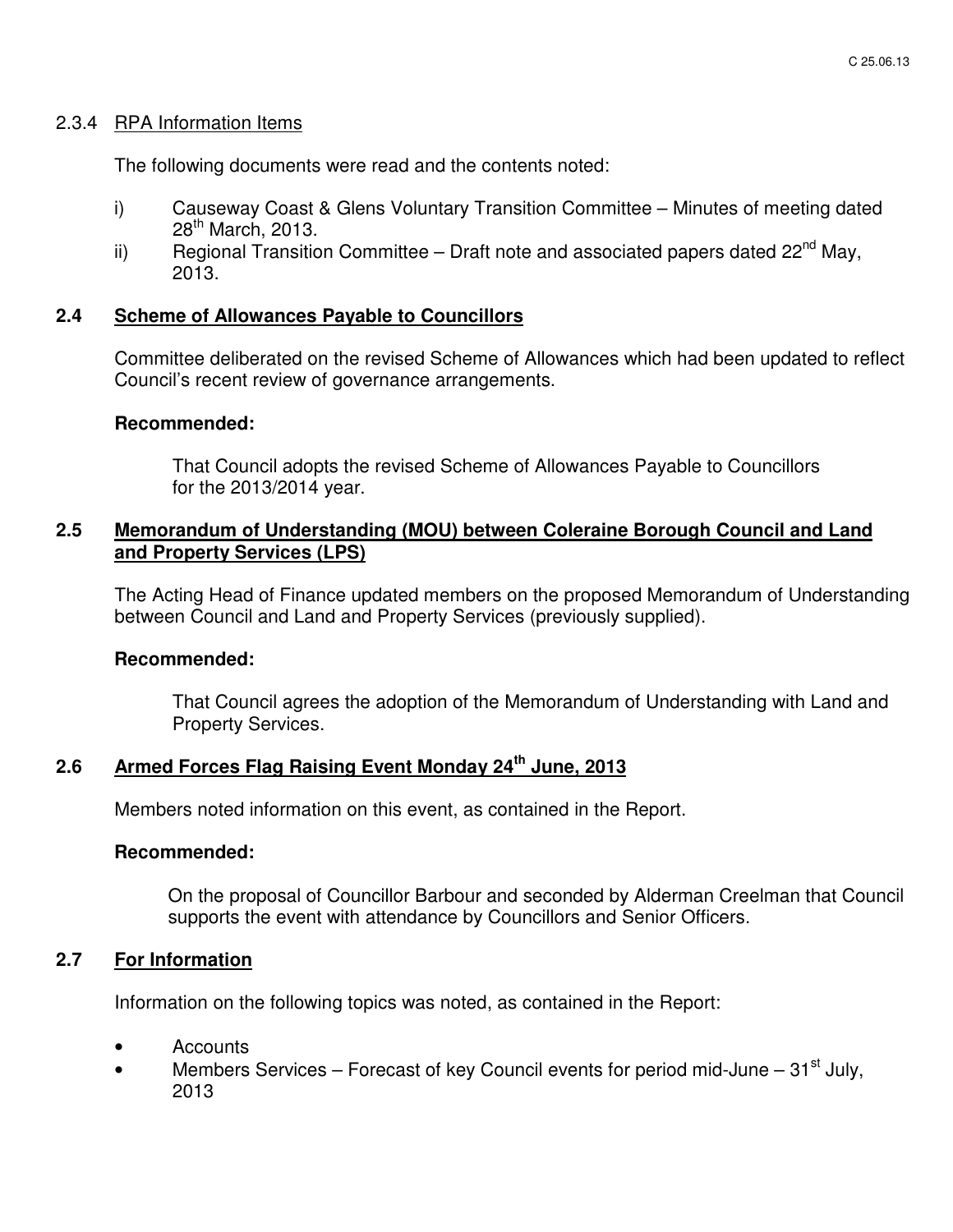## **3.0 DEVELOPMENT SERVICES' REPORT**

 Consideration was given to the Report of the Corporate Director of Leisure and Development (previously supplied).

Matters arising:

#### **3.1 Kilrea Environmental Improvements**

The Chairman welcomed Mr. Stuart Hood and Ms. Ciara Lappin, Doran Consulting, who were in attendance to present details of the design elements for the Kilrea Environmental Improvements project.

The Tourism Manager answered various members' questions.

#### **Recommended:**

On the proposal of Councillor King and seconded by Councillor Cole that Council approves the plans as presented and that officers and the Design Team progress this project with an application for planning permission and appointment of a contractor for implementation.

#### **3.2 Castlerock Promenade and Whiterocks Environmental Improvements**

 Committee welcomed Mr. Neil McKenzie and Mr. Eoin Kelly, Lagan Construction, who were in attendance to present the final drawings of this scheme.

In response to a member's request for provision of car access/parking on the beach it was advised this would not be possible due to environmental considerations.

#### **Recommended:**

On the proposal of Councillor King and seconded by Councillor Cole that Council approves the final drawings as detailed in the presentation and that project implementation start as soon as possible with a view to completion in Spring 2014.

#### **3.3 Policing and Community Safety Partnership (PCSP)**

Members received an update on legal advice received by the Department of Justice and the Northern Ireland Policing Board in relation to interpretation of The Justice Act (Northern Ireland) 2011 with reference to instruction for the appointment of Chair of Policing and Community Safety Partnership.

#### **Recommended:**

That Council accepts the legal advice provided to the Department of Justice and the NIPB and adopts the rotation of PCSP Chairperson as outlined in the report effective from June 2013, viz: